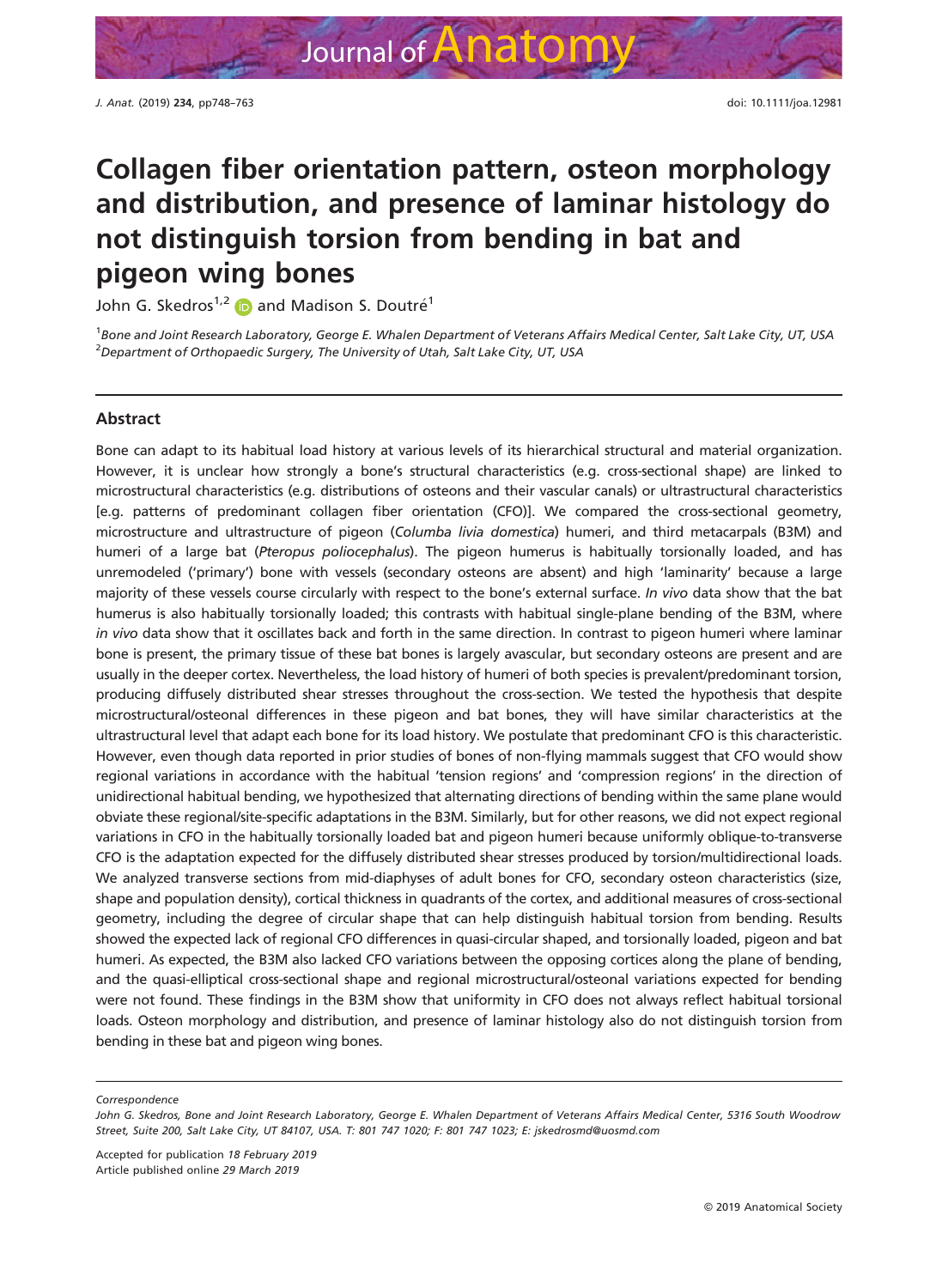Key words: bat humerus; bat third metacarpal; bone; bone adaptation; bone remodeling; collagen orientation; cortical thickness; load history; laminarity; microstructure; osteons; pigeon humerus; strain; strain mode.

# Introduction

Cortical bone of limb bones in most bird species studied thus far is predominantly composed of primary osteons that, by definition, have vascular canals that form during primary appositional bone formation (Enlow & Brown, 1957; Francillon-Vieillot et al. 1990; Currey, 2002; Skedros & Hunt, 2004; de Margerie et al. 2005; Marelli & Simons, 2014; Lee & Simons, 2015). These vascular canals can be classified into four categories based on their orientation relative to the external surface of a bone when sectioned transversely: circular (parallel to external surface); longitudinal (parallel to long axis of bone); radial (orthogonal to external surface); and oblique (all other orientations; Enlow & Brown, 1957; de Ricqles et al. 1991; de Margerie, 2002). In a study of various limb bones of Mallard ducks, de Margerie (2002) developed a method for quantifying the proportion of circular canals [laminarity index (LI) = total area of circular canals/total vascular area]. Bones that likely experience prevalent/predominant ('habitual') torsion, such as the femur, humerus and ulna, exhibited a high LI, which means that they have a high proportion of circular canals. In a study of 168 long limb bones from 22 species of birds, de Margerie et al. (2005) argued that the presence of a large percentage of circular canals (forming 'laminar bone') help accommodate/resist shear stresses that are caused by torsional loading.

Additional and more recent studies have shown that laminar bone is common in birds, and there is now an abundance of data suggesting that the degree of laminarity can represent an adaptation of avian limb bones or bone regions for differences in habitual load histories (e.g. low LI for bending vs. high LI for torsion; de Margerie et al. 2002; Skedros & Hunt, 2004; Simons & O'Connor, 2012; Marelli & Simons, 2014; Lee & Simons, 2015; Frongia et al. 2018). However, almost nothing is known about the magnitude of shear due to torsion in bird limb bones. Consequently, it is only safe to say that laminar bone appears to be associated with characteristic geometric features: high diameter/cortical thickness ratio, circular mid-shaft cross-section, and obliquely oriented collagen fibers. In this perspective, we sought to examine wing bones of flying animals (pigeon and bat) for potential functional relationships between crosssectional morphology and characteristics of microstructure (e.g. secondary osteon prevalence and LI) and ultrastructure [e.g. predominant collagen fiber orientation (CFO)].

In selected pigeon and bat bones, this study compares the most common 'types' of adaptive cross-sectional morphological designs; namely, those generally best suited for torsional loads vs. those suited for bending loads. Beam-like limb bone diaphyses that are adapted for torsional/ multidirectional loads tend to be quasi-circular in transverse section; hence, they have similar magnitudes of the moments of area along all axes [i.e. the second moments of area (inertia, I) are similar or equivalent along the major  $(l_{\text{max}})$  and minor  $(l_{\text{min}})$  axes] (de Margerie et al. 2005; Skedros, 2012; Marelli & Simons, 2014). In contrast, bones with flattened or quasi-elliptically shaped cross-sections, often with asymmetrical cortical thickness that causes asymmetry in  $I_{\text{max}}$  and  $I_{\text{min}}$ , are a common design in bones subjected to generally habitual unidirectional bending. This asymmetric design suggests that the greatest bending resistance is along the long axis of the cross-section. In turn, asymmetric cross-sectional shapes, in addition to concurrent regional differences in cortical thickness, have been shown in many beam-like bones to correlate with load predictability by enhancing bending in one direction (Bertram & Biewener, 1988; Cubo & Casinos, 1998; Skedros, 2012).

Variability in the strengths of correlations between LI and bone cross-sectional morphology in limb bones of various bird species led Simons and co-workers (Simons & O'Connor, 2012; Marelli & Simons, 2014) to conclude that this microstructural characteristic and cross-sectional geometry are not strongly coupled. However, these investigators did not measure variations in predominant CFO, which is an ultrastructural characteristic that has been shown in bones of many non-avian species to correlate strongly with a history of habitual unidirectional bending and thereby helps differentiate this from torsional loading (Skedros et al. 2009, 2013a). Two studies report data in bird limb bones showing that increased laminarity not only reflects increased circularly coursing vessels, but also correlates with increased oblique-to-transverse CFO with respect to the long axis of the bone (Skedros & Hunt, 2004; de Margerie et al. 2005). In studies of transversely sectioned limb bones of several terrestrial mammals and some birds, regional differences in predominant CFO have been shown to be adaptive in three general contexts: (i) oblique-to-transverse CFO as an adaptation for habitual compression; (ii) even greater amounts of transverse CFO as an adaptation for habitual shear; and (iii) predominantly longitudinal CFO (i.e. mostly aligned along the long axis of a limb bone) is an adaptation for habitual tension loading (Skedros et al. 2009, 2011, 2013a; Skedros, 2012). These differing relationships of CFO with the three strain modes (tension, compression, shear) are called 'strain-mode-specific' adaptations (Skedros et al. 2006); this helps avoid fracture by accommodating the differing mechanical demands in these strain modes (Skedros et al. 2006; Ebacher et al. 2007; Skedros, 2012; Tang et al. 2015).

When considering LI vs. predominant CFO variations within or between bones of the same animal, it is unclear if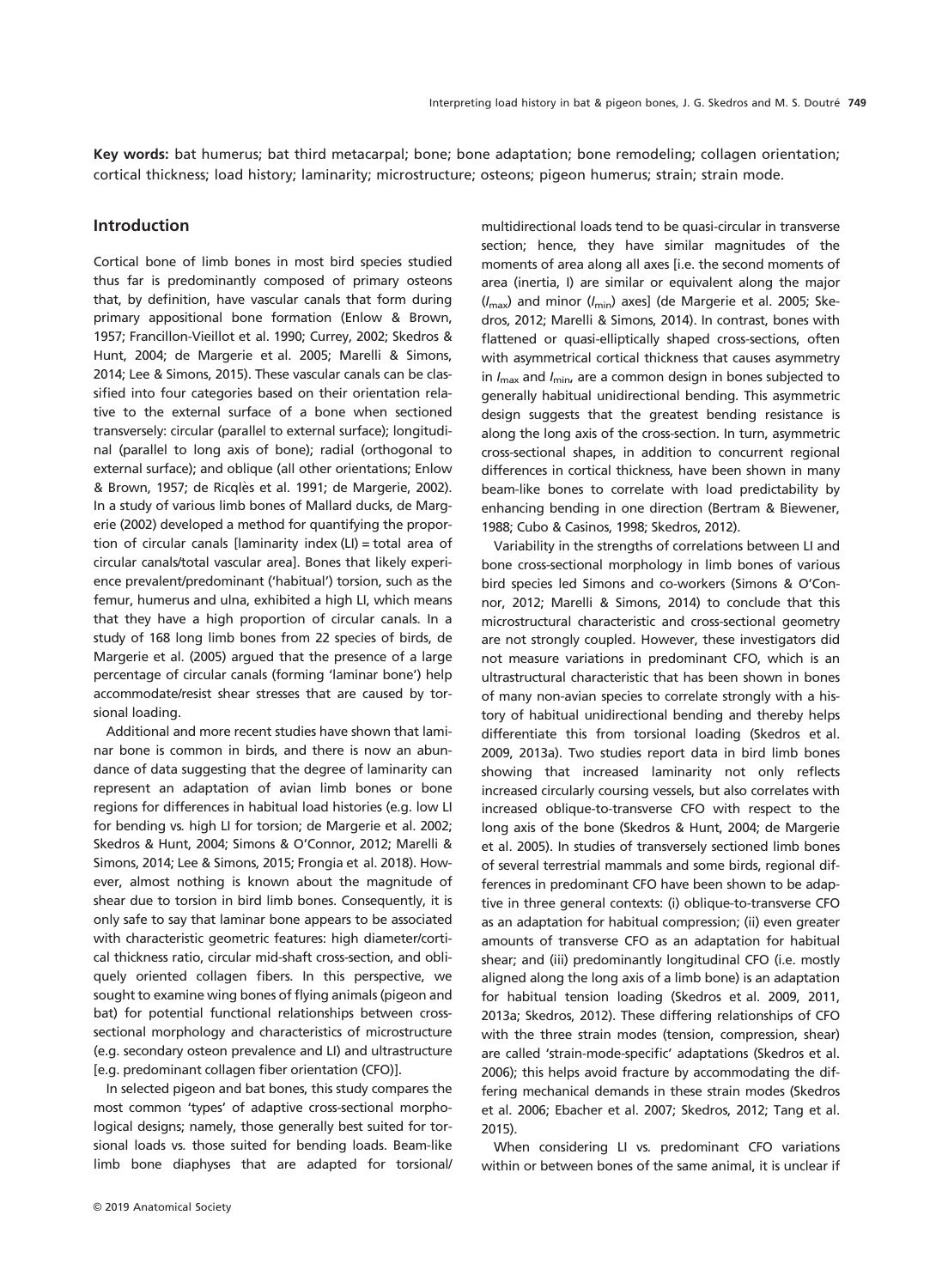primary vessel orientation controls the emergence of regional CFO patterns or if CFO patterns (tissue ultrastructural anisotropy) can be modified independently as extragenetic adaptations for specific load histories (Skedros & Hunt, 2004; Skedros et al. 2007a). This is an important consideration because laminar bone, although common in mammals, is not consistently present in bones that experience habitual torsion (Foote, 1916; de Ricqlès et al. 1991; Hofmann et al. 2014; Pratt et al. 2018). However, most prior studies that have considered the mechanical relevance of variations in laminarity have not examined characteristics of the bone matrix (e.g. regional distribution of CFO) that are known to be comparatively more strongly and consistently associated with specific adaptations that can help distinguish torsion from bending load histories. Therefore, the mechanisms and ultimate biomechanical consequences of mammal vs. bird differences in limb bone hierarchical organization are unclear. In these perspectives, the present study focuses on examining potential relationships between cross-sectional morphology and various microstructural/ultrastructural characteristics in limb bones of bats and pigeons.

We posed the following question: is there a universally adaptable histological characteristic that, regardless of vessel orientation or the presence of secondary osteons, can be modified to accommodate torsion/shear? We propose that regional variations in predominant CFO is a strong candidate for this characteristic because: (i) experimental data show that it plays an important role in imparting toughness for the different mechanical behaviors in each specific strain mode (Skedros, 2012); (ii) extensive data in mammalian bones show that plasticity in regional distribution of CFO occurs regardless of the presence or absence of secondary osteons (Skedros et al. 2004, 2009, 2011, 2013a); and (iii) data from ulnae of sub-adult and adult domesticated turkeys (Skedros & Hunt, 2004) suggest that predominant CFO might be more strongly influenced by load history while regional variations in laminarity might be strongly influenced by the rate of osteogenesis (de Margerie et al. 2004; Skedros & Hunt, 2004). This latter issue suggests that laminarity and CFO might not be strongly coupled in terms of their importance in effecting mechanical adaptation.

### Hypotheses

We used humeri from gray-headed flying foxes and common pigeons to compare histomorphology and cross-sectional geometry of these habitually torsionally loaded bones vs. a bone experiencing habitual directionally consistent bending (bat third metacarpal, B3M). In contrast to these humeri, in vivo strain measurements have shown that during wing flapping the B3M is loaded in single-plane bending, with equivalent durations in the two alternating directions (Swartz & Middleton, 2008). Table 1 lists our predictions including these main hypotheses.

- 1. The predominant CFO of the humeri will be more oblique (in accordance with adaptations expected for diffusely distributed shear) than the CFO in the B3M.
- 2. The humeri will have quasi-annular/circular cross-sectional shapes when compared with the relatively less circular cross-sectional shape of the B3M, which also correlates with adaptation for torsion/shear in the humeri.
- 3. The humeri will have high K-values (thinner cortices relative to outer diameter) as a torsion/shear-related adaptation when compared with the relatively lower K-value of the B3M.
- 4. The humeri will have similar cortical thickness in all anatomical quadrants, reflecting their greater complexity loading compared with the asymmetric cortical thickness of the B3M, which would be the expected means for ensuring that the B3M preferentially bends in the dorsal-ventral direction.
- 5. The B3M will have similar CFO in the dorsal and ventral cortices, reflecting the fact that these cortices experience similar magnitudes and durations of tension and compression during wing flapping (this differs from nearly all other bones that have been studied that have directionally consistent bending – where the compression strains are greater and of longer duration than tension strains).

Additional between- and within-bone variations are also evaluated either statistically or descriptively.

# Materials and methods

#### Microscopic analysis of ultramilled sections

Segments were cut transversely from the mid-diaphyses of these bones from adult animals: 14 pigeon humeri (Columba livia domestica; 380–400 g); nine bat humeri; and nine B3M (Pteropus poliocephalus; 700–850 g). The bat bones were obtained from the same animals used by Swartz et al. (1992). The segments remained undecalcified and unstained, and were embedded in polymethylmethacrylate (PMMA; Emmanual et al. 1987; Skedros et al. 2011). A 0.5-mm-thick section of the embedded bone was cut using a low-speed, diamond blade saw (Exact, Germany) and continuous water irrigation. Using an ultramiller (Reichart/Jung Ultramiller), one surface of the section was ultramilled to a high luster finish. The milled surface was mounted onto a glass slide with cyanoacrylate glue and then milled to a thickness of  $100 \pm 5 \,\mu m$  (Skedros et al. 1996, 2011).

The ultramilled specimens were imaged using circularly polarized light (CPL) to analyze the predominant CFO within quadrants of each of the bones. The bone tissue within each cortical quadrant was analyzed in 50  $\times$  images, and the analysis of gray levels in these images was performed using previously described methods (Skedros et al. 2011). This method quantifies differences in CFO by differences in transmitted light (unfiltered broadband white), where brighter gray levels represent more oblique-to-transverse CFO (compression or shear adapted) and darker gray levels represent more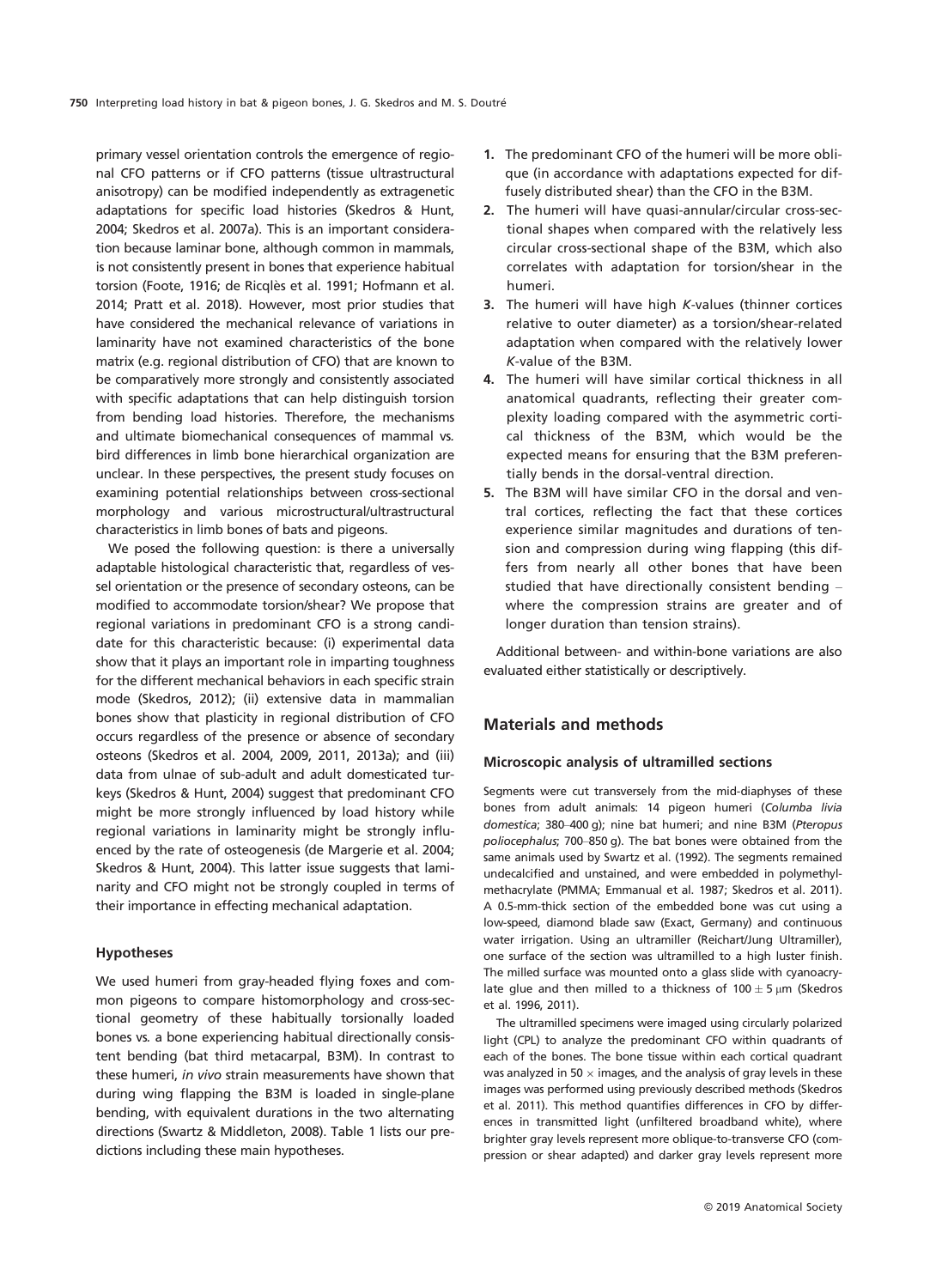Table 1 Predicted differences or variations between and within bones.

| Between bone differences                                                                      |                                                |                                                                                                                                                                                     |                                                                                                                                                                             | Observed* |
|-----------------------------------------------------------------------------------------------|------------------------------------------------|-------------------------------------------------------------------------------------------------------------------------------------------------------------------------------------|-----------------------------------------------------------------------------------------------------------------------------------------------------------------------------|-----------|
| 1. CFO                                                                                        |                                                | Generally more oblique-to-transverse in the humeri                                                                                                                                  |                                                                                                                                                                             | Y         |
|                                                                                               | (expected adaptation for shear/torsion)        |                                                                                                                                                                                     |                                                                                                                                                                             |           |
| 2. Cross-sectional shape                                                                      |                                                | Relatively annular in humeri (expected in habitual torsion)                                                                                                                         | Asymmetric in the B3M [reflecting habitual dorsal-ventral (D-V) bending]                                                                                                    | N         |
| 3. $I_{\text{max}}/I_{\text{min}}$ (relates to cross-section<br>shape and bending resistance) |                                                |                                                                                                                                                                                     | Lower values in the humeri (reflecting lack of preferential bending direction)<br>Higher values in B3M [reflecting habitual dorsal-ventral (D-V) bending]                   | Y/N       |
| 4. K-value ( $\sim$ inverse of CA/TA)                                                         | and greater bending in distal wing)            | Relatively higher in humeri (torsionally loaded bones generally<br>have greater diameters but thinner cortices)<br>Lower in the B3M (reflecting increased CA/TA for increased loads |                                                                                                                                                                             | Y         |
| 5. J $(l_{\text{max}} + l_{\text{min}})$ [relates to<br>$Zpol = (J)/(cross-section radius)$ ] |                                                |                                                                                                                                                                                     | Greater in the humeri (reflecting increased resistance to torsional loading)                                                                                                | Y         |
| 6. 2nd osteonal bone                                                                          | Few or no 2nd osteons in the humeri            |                                                                                                                                                                                     |                                                                                                                                                                             | Y         |
| (involves OPD and FASB)                                                                       |                                                | More in the B3M (likely more microdamage-mediated remodeling<br>because greater loads/strains in distal wing)                                                                       |                                                                                                                                                                             |           |
| Within bone differences                                                                       | Pigeon humerus<br>(habitual torsion)           | <b>Bat humerus</b><br>(habitual torsion)                                                                                                                                            | B3M (habitual bending<br>along D-V plane)                                                                                                                                   |           |
| 7. Cortical thickness                                                                         | Equivalent <sup>†</sup> in<br>all regions (Y*) | Equivalent <sup>†</sup> in<br>all regions (Y*)                                                                                                                                      | Thinner in the D and V cortices <sup><math>\ddag</math></sup>                                                                                                               | $(N^*)$   |
| 8. CFO                                                                                        | Equivalent in<br>all regions (Y)               | Equivalent in<br>all regions (Y)                                                                                                                                                    | Equivalent in D and V cortices<br>because of equivalent strain<br>modes; more oblique-to-transverse<br>in neutral axis (Cr-Cd cortices) <sup><math>\ddagger</math>, §</sup> | (Y/N)     |
| 9. 2nd osteonal bone<br>(involves OPD and FASB)                                               | No 2nd osteons (Y)                             | Equivalent in<br>all regions (Y)                                                                                                                                                    | Difference only between neutral axis<br>region (Cr and Cd cortices)<br>vs. bending plane <sup><math>\ddagger</math>§</sup>                                                  | (N)       |
| 10. 2nd osteon size (On.Ar)<br>(relates to osteon diameter)                                   | No 2nd osteons (Y)                             | Equivalent in<br>all regions (Y)                                                                                                                                                    | Difference only between neutral<br>axis region (Cr and Cd cortices)<br>vs. bending plane <sup>#§</sup>                                                                      | (N)       |
| 11. 2nd osteon shape (On.Cr)                                                                  | No 2nd osteons (Y)                             | Equivalent in<br>all regions (Y)                                                                                                                                                    | Difference only between neutral<br>axis region (Cr and Cd cortices)<br>vs. bending plane <sup>†</sup> <sup>§</sup>                                                          | (N)       |

Main hypotheses are highlighted in gray.

2nd, secondary; B3M, bat third metacarpal; CA/TA, cortical area/total area (a measure of cross-sectional robustness); Cd, caudal; CFO, collagen fiber orientation; CPL, circularly polarized light; Cr, cranial; D, dorsal; FASB, fractional area of 2nd bone; On.Ar, osteon area; On.Cr, osteon circularity; OPD, 2nd osteon population density; V, ventral.

\*Results observed in this study: 'Y' = yes, 'N' = No. 'Y/N' = the first statement is yes, the second is no; see text for details.

† 'Equivalent' in the humeri are predictions based on expectations in bones subject to habitual torsion.

‡ In the B3M, the dorsal (D) and ventral (V) cortices are in the plane of habitual bending during wing flapping. The cortices are predicted to be relatively thicker in the cranial-caudal (Cr-Cd) plane because this would help enhance bending in the dorsal-ventral (D-V) direction.

§ Similar to #8, predictions 9–11 are based on microstructural adaptations for enhancing toughness in D-V cortices for equivalent strain modes vs. relatively more shear in Cr-Cd cortices [for details, see Keenan et al. (2017) and Skedros et al. (2013a)].

longitudinal CFO (tension adapted; Boyde & Riggs, 1990; Bromage et al. 2003; Skedros et al. 2011). Image gray levels are expressed as weighted mean gray levels (WMGL), which are used to express predominant CFO of each image (hence referred to as 'CFO-WMGL'). A calibration standard for expressing CFO-WMGL data in terms of an average degree of CFO with respect to the bone's long axis was not used because the methodology for this was not well developed at the time of our data collection (Spiesz et al. 2011; Warshaw et al. 2017). Consequently, we report relative differences in predominant CFO, in accordance with nearly all prior studies that have examined

this ultrastructural characteristic in terms of interpreting load history in limb bones.

A CFO-WMGL value was quantified for each image taken in the dorsal, ventral, cranial and caudal cortex of each section of the bat and pigeon bones. This was accomplished by obtaining a histogram of the gray levels of each image in ImageJ (v. 1.43, National Institutes of Health, USA; Rasband, 1997–2016) and then using these to calculate a WMGL using described methods (Bloebaum et al. 1997). In the context of comparisons between two regions of a bone along a habitual bending plane (e.g. a 'compression region' vs. a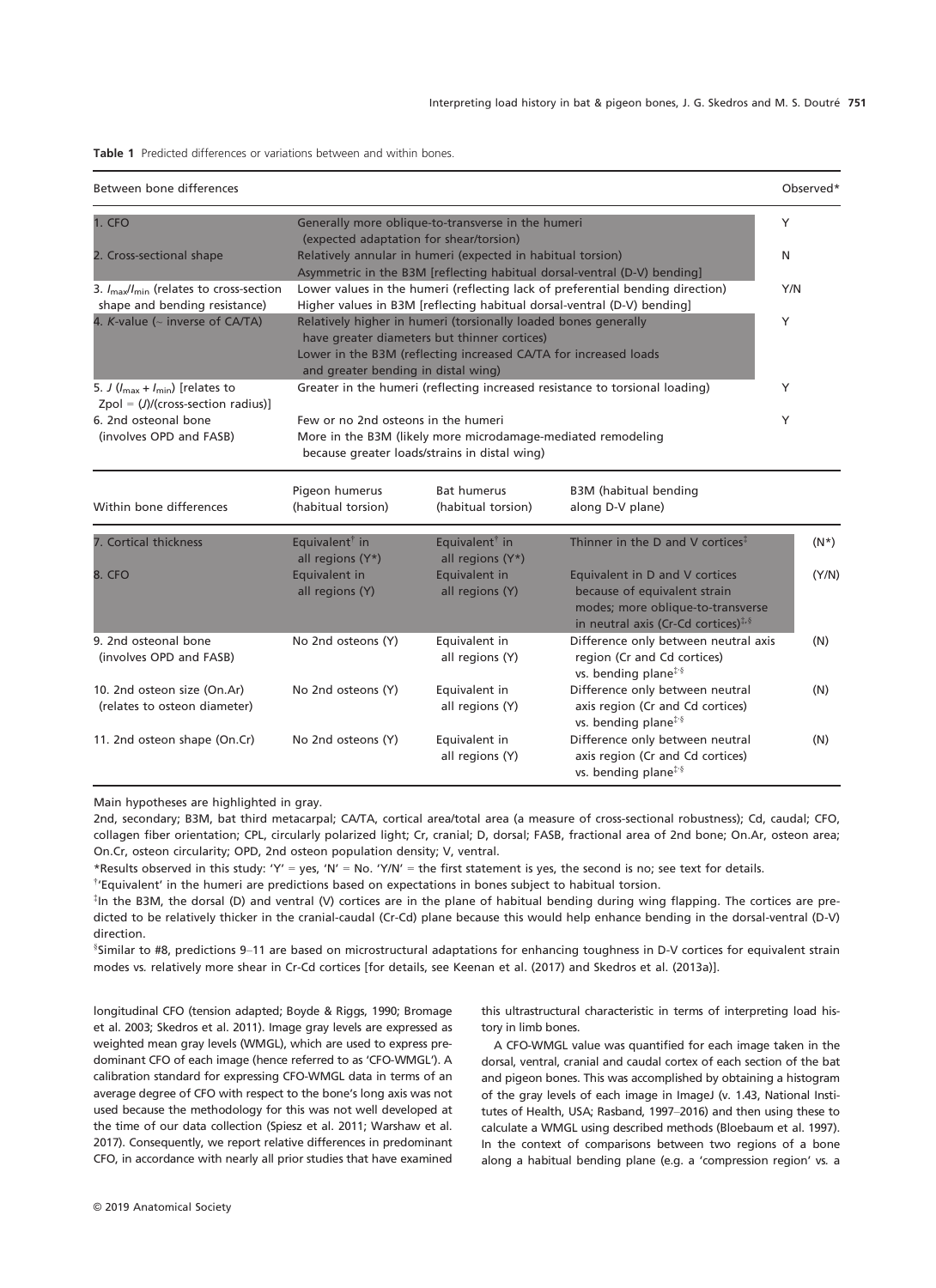'tension region'), significantly 'higher' CFO-WMGL values represent brighter image gray levels (brighter birefringence in CPL correlates with adaptation for compression). Brighter gray levels represent predominant CFO that is more oblique-to-transverse than the relatively more longitudinal (hence 'lower' CFO-WMGL values = darker gray levels) in the opposing tension-adapted region. Additional description of how CPL imaging can be used to detect CFO differences in plane-parallel thin sections of bone can be found in Boyde & Riggs (1990) and Bromage et al. (2003).

The nomenclature used to describe the quadrants of the sectioned bones included dorsal, ventral, cranial and caudal (Marelli & Simons, 2014). This contrasts with Swartz & Middleton (2008) who considered the cranial cortex as medial and the caudal cortex as lateral.

Secondary osteon population density (OPD), fractional area of secondary osteon bone (FASB, expressed as a percentage), and the cross-sectional area (On.Ar) and shape (On.Cr; osteon circularity) of individual secondary osteons were quantified for each digitized image using described methods (Skedros et al. 2009, 2013a; Keenan et al. 2017). ImageJ (v. 1.43, National Institutes of Health, USA; Rasband, 1997–2016) was also used to obtain the osteonal data. No osteons were excluded when obtaining the FASB data. Only complete secondary osteons were used to determine On.Ar and On.Cr. In the few instances when osteons were excluded from the analysis of On.Ar and On.Cr, the osteons were either incomplete or were those with dramatic irregularities as described previously (Skedros et al. 2007b, 2013b).

Each osteon chosen for quantification was then selected in Adobe Photoshop using the 'quick select' tool. The 'stroke' and 'fill' functions were then used to 'paint' each osteon. These images were subsequently opened in ImageJ where each painted osteon was individually selected with the 'wand selection' tool, and then the 'interpolation spline' function was applied to smooth the pixels at the periphery of the osteon, at which point each osteon was then measured. Without this step, extraneous pixels at the osteon periphery would have inadvertently been quantified, which would have lead to errant data, especially adversely influencing On.Cr (Mears et al. 2014, 2015; Keenan et al. 2017).

For analyses of CFO-WMGL and all other histomorphological characteristics, each cortex of each bone was analyzed independently, and then re-analyzed after excluding the highly birefringent ('bright') ring that was often present along the endosteal surface (de Margerie et al. 2005). The entire cross-section of each bone was also examined to see if there are secondary osteons in regions that were not included in the areas sampled by the images taken of each bone. These additional observations are reported qualitatively.

## Cross-section/geometric analysis and regional cortical thickness

A low-magnification image of the whole cross-section of each bone was obtained and was used to make macroscopic measurements, including cortical thickness and outer diameters (i.e. sub-periosteal breadths in the dorsal-ventral and cranial-caudal directions), cortical area, medullary area, and axes of second moments of area  $(I<sub>max</sub>$  and  $I_{\text{min}}$ ). To accomplish this, digitized images of each cross-section were manually modified in Adobe Photoshop by painting the area of bone black and the non-bone area white. Cortical thickness and cross-sectional geometric parameters were then analyzed in these edited images. Cortical thickness was measured at the dorsal, ventral, cranial and caudal cortices. Cortical area (CA), medullary area

(MA) and total area (CA + MA) were determined for each section. Second moments of area ( $I_{\text{max}}$  and  $I_{\text{min}}$ , which are the sum of areas multiplied by the square of a distance from an axis, giving units of mm<sup>4</sup>), polar moment of area ( $J = I_{\text{max}} + I_{\text{min}}$ ) and polar section modulus (Zpol, mm<sup>3</sup>) were also quantified for each section (excluding the medullary canal; Ruff, 2002; Lee & Simons, 2015). These parameters were quantified in ImageJ using the BoneJ extension (ImageJ v. 1.49, National Institutes of Health, USA; Rasband, 1997–2016). Zpol is an estimate of torsional rigidity and average bone bending rigidity (Ruff, 2002; Lee & Simons, 2015), and this is calculated as J divided by half the maximum cranial-caudal breadth. Circularity and cortical thinness (K-values closer to 1.0 = thinner cortex) were calculated using the methods described by de Margerie et al. (2005).

#### Statistical analysis

Statistical analyses were performed using NCSS 10.0 (Hintze, 2015) and STATA 14.1 (StataCorp, 2015) software. The Kolmogorov–Smirnov test for normality was performed on each variable. Pearson or Spearman correlations were obtained for various comparisons within each bone type.

We approached multiplicity (multiplicity of hypotheses and comparisons) by combining several approaches. Multiplicity arises when multiple comparisons are made to answer a single research question. We first considered what our specific hypotheses were based on what constituted a separate research question. In Table 1, the main hypotheses are highlighted, and the specific characteristics involved in these and the other primary research questions are described below in the final two paragraphs of this section. Because each research question stands on its own, without the need to consider results from other separate questions, no multiple comparison adjustment from comparisons made in other questions should be performed (Dunnett & Goldsmith, 2006; Dmitrienko et al. 2010). If within a specific hypothesis there were several possible statistical comparisons, we first considered the primary–secondary approach to multiplicity (Bender & Lange, 2001). If a specific comparison was best suited to answer the research question, then it was selected as the primary comparison. Given only one comparison is required, there is no need for a multiple comparison adjustment. The other comparisons were then selected as secondary, which are reported as exploratory or descriptive hypotheses (specifics described below). Because secondary hypotheses do not answer the research question, there is no need for a multiplicity adjustment for them. For normal data, ANOVA tests were used to compare data within and between each bone type (i.e. three types = pigeon humerus, bat humerus, and B3M). For non-normal data, Kruskal–Wallis tests were used.

For cortical thickness and each material characteristic that required several comparisons to answer the study questions, such as using four bone regions to test if bone region was associated with the outcome, a repeated-measures ANOVA was performed. This design was used to determine if there is an effect of region (dorsal, ventral, cranial, caudal) within each bone type in accordance with predictions based on habitual torsion vs. bending (bat and pigeon humeri, vs. B3M), or dorsal-ventral bending plane vs. neutral axis (cranial-caudal direction; B3M only; Table 1, predictions 7–11). This type of analysis was done because the four regions are from the same bone. To determine which regional differences were driving the association, we performed all possible paired-sample t-tests, and then adjusted the P-values for all possible pairwise comparisons using a correlated sample Hochberg multiple comparison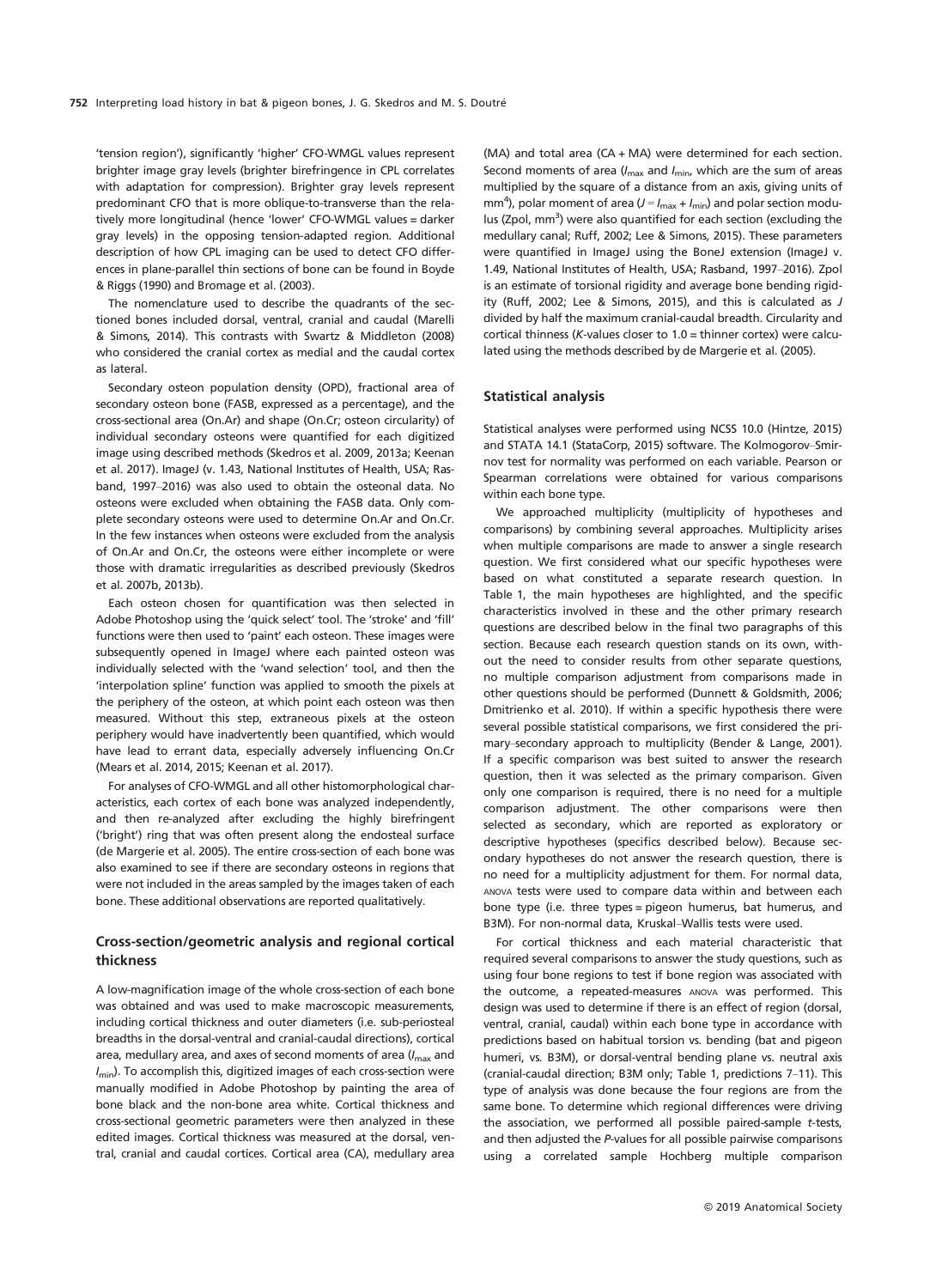procedure. This is the Hochberg ordinary procedure extended to correlated comparisons by multiplying by a constant derived on how correlated the pairwise comparisons are. This maintains the nominal alpha at 0.05, where otherwise the Hochberg procedure is too conservative (Sankoh et al. 1997). In this context, the three bone types were considered independently, as these were used to address bone-specific questions. In the instance where there were two very closely related variables that apply to the same research question (e.g. osteon area and osteon diameter), then we selected a primary outcome variable (osteon area) and secondary outcome variable (osteon diameter). A similar example is cross-sectional shape (primary outcome, prediction #2) vs.  $I_{\text{max}}/I_{\text{min}}$  (secondary outcome, prediction #3). In these cases, the primary outcome was used to test a study hypothesis or prediction, and the secondary outcome is simply reported descriptively.

In a separate analysis, an ANOVA was conducted for between-bone comparisons to determine if significant characteristic-specific differences exist that would be expected for habitual torsion (both humeri) vs. bending (B3M; Table 1, predictions 1, 2 and 4–6). These characteristics included CFO-WMGL, which is considered a primary outcome variable and was averaged from the four regions for each bone, and several structural characteristics, including cross-sectional shape (relates to  $I_{\text{max}}/I_{\text{min}}$ ), K-value (cortical thinness), and J (=  $I_{\text{max}}$  +  $I_{\text{min}}$ , and relates to Zpol); each of which is also considered a primary outcome variable. Other structural measures for between-bone comparisons that are reported descriptively include cortical area/total area (cortical robustness), cortical thickness,  $I_{\text{max}}$ ,  $I_{\text{min}}$ ,  $I_{\text{max}}/I_{\text{min}}$ and Zpol.

## Results

Results are summarized in Tables 1–4 and Figs 1–3. As shown in Fig. 1, the larger size and greater cross-sectional robustness [i.e. cortical area/total area, (CA/TA)] of the humerus of adult gray-headed flying foxes is commensurate with their two–three times greater body mass when compared with adult pigeons.

The representative images shown in Figs 2 and 3 reveal high laminarity (a large majority of circularly coursing primary vascular canals) in the pigeon humerus. Although not quantified here, the high LI that results from the preponderance of circularly coursing primary vascular canals in this bone of this pigeon species is well described (Lee & Simons, 2015). Secondary osteons were not observed in any of the pigeon humeri sections. In contrast, the primary bone of the bat humerus has minor amounts of vascularity, and the primary bone in the B3M appears to be avascular. In contrast to the pigeon humeri, the bat humeri and B3M have secondary osteons in the mid-to-deeper portions of the cortices (Fig. 3). This likely reflects osteons that formed earlier in development.

Consistent with expectations of the histological/ultrastructural adaptation for habitual torsional loading, there were no significant regional CFO-WMGL differences (with or without the inclusion of endosteal bone) within bat and pigeon humeri (Table 2). In addition, as expected when compared with the B3M, these habitually torsionally loaded bones (also with substantial concurrent shear and tension;

Swartz et al. 1992; Swartz & Middleton, 2008) had generally and significantly higher CFO-WMGL (presumed to be indicative of diffusely distributed prevalent/predominant shear). All three bones had significantly different CFO-WMGL from each other  $(P < 0.01)$ .

Consistent with predictions, in the bat humeri there are no significant regional differences in cortical thickness (Table 2). The relatively minor cortical thickness variations in the bat humeri did not correlate with FASB ( $r = 0.18$ ,  $P =$ 0.27). However, these cortical thickness variations have a low positive correlation with CFO-WMGL ( $r = 0.32$ ,  $P < 0.05$ ). In the pigeon humeri (which lack secondary osteons), cortical thickness also shows no significant regional differences (as expected) and, in this bone, there was no correlation between cortical thickness and CFO-WMGL. Additional geometric data for these humeri and the B3M are reported below.

Consistent with our expectations, the dorsal and ventral cortices of the B3M have similar thickness. However, contrary to our expectations, the cranial and caudal cortices (neutral axis region) of the B3M were not significantly thicker than the dorsal and ventral cortices (we expected that the dorsal and ventral cortices would be relatively thinner because they are aligned in the direction of habitual bidirectional bending). In the B3M, the relatively minor cortical thickness variations do not correlate with FASB  $(r = -0.04, P = 0.8)$  or CFO-WMGL  $(r = 0.22, P = 0.2)$ .

Consistent with our expectations, the B3M has similar CFO-WMGL in the dorsal and ventral cortices (Table 2), which are in the plane of habitual bidirectional bending. However, the B3M does have a significant ventral vs. caudal CFO-WMGL difference, which is  $\sim$  12% (means: 67.1 vs. 59.7, respectively;  $P = 0.01$ ). The ventral vs. caudal CFO-WMGL difference is still statistically significant when the analysis was re-run after removal of the bright endosteal ring ( $P = 0.05$ ). The results of all other within- and betweenbone CFO/WMGL analyses also remained the same regardless of whether or not the endosteal bone was included in the analysis.

When considering all FASB data from all images in each bat bone, mean FASB (expressed as percentage) is substantially higher in the B3M than the bat humerus (18.1% vs. 2.8%;  $P < 0.05$ ). This is consistent with predictions (Table 1, prediction #6).

However, contrary to our expectations in the B3M, OPD and FASB are distributed approximately equally among the four cortical regions. Also contrary to our expectations in the B3M, there are also no significant differences in On.Ar or On.Cr between the different cortices (Table 2).

Similar to the B3M and consistent with our expectations, the bat humerus had no significant regional differences in OPD, FASB or On.Cr. However, the bat humerus had greater On.Ar in the ventral and caudal cortices (mean diameter =  $107 \mu m$ ) compared with the dorsal and cranial cortices (mean diameter = 83  $\mu$ m;  $P < 0.05$ ; Table 2).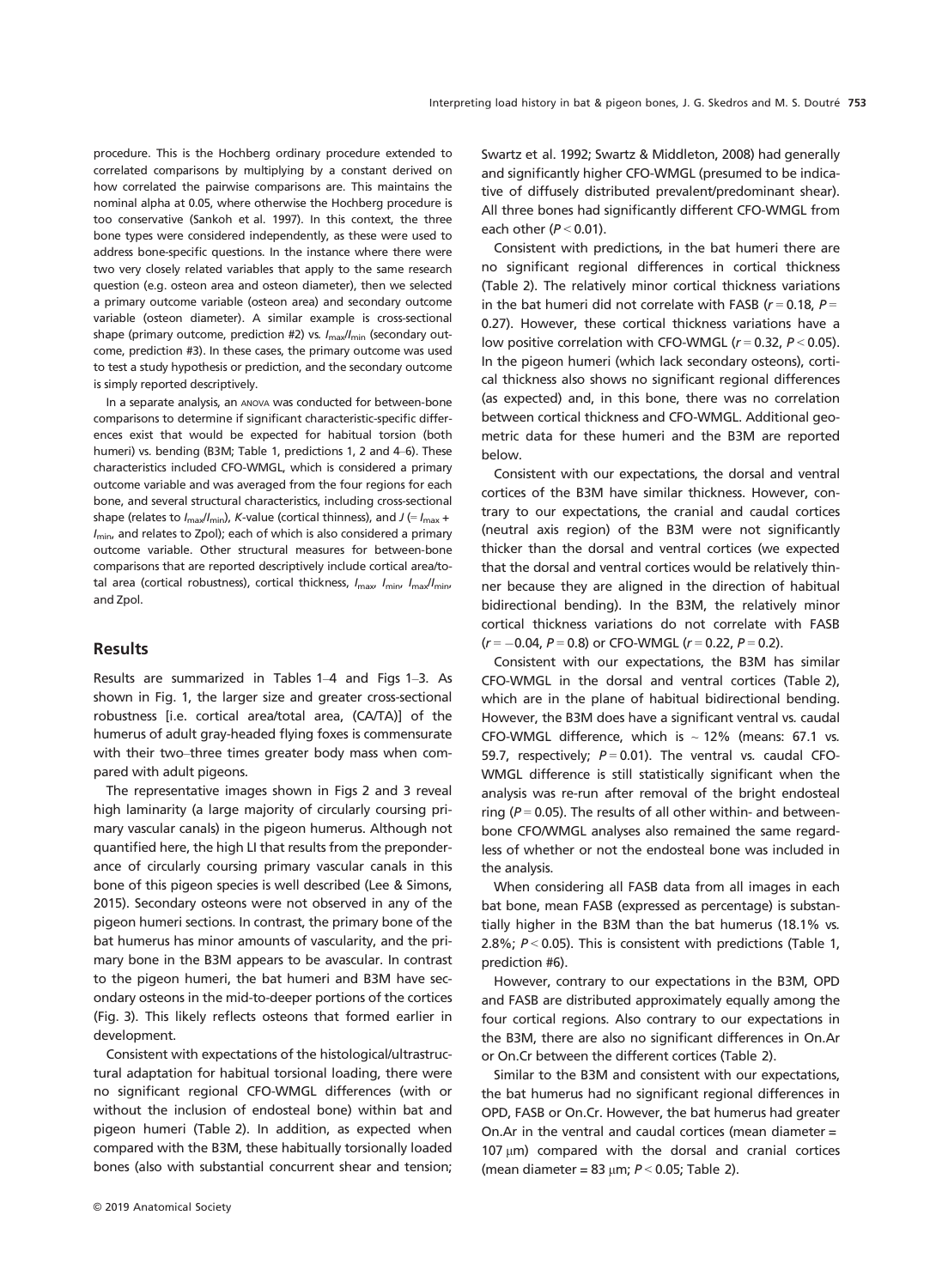#### 754 Interpreting load history in bat & pigeon bones, J. G. Skedros and M. S. Doutre

| Species and<br>location | Cortical<br>thickness | CFO-WMGL                     | <b>CFO-WMGL</b><br>(excluding<br>endosteal<br>layer) | $FASB$ $(\% )$  | <b>OPD</b><br>(no.<br>per $mm2$ ) | Osteon<br>area ( $\mu$ m <sup>2</sup> ) | Osteon<br>diameter<br>$(\mu m)$ | Osteon<br>circularity<br>(On.Cr) |
|-------------------------|-----------------------|------------------------------|------------------------------------------------------|-----------------|-----------------------------------|-----------------------------------------|---------------------------------|----------------------------------|
| A. Bat humerus          |                       |                              |                                                      |                 |                                   |                                         |                                 |                                  |
| Caudal (Cd)             | $0.81 \pm 0.2$        | $87.6 \pm 9.2$               | $85.1 \pm 14.3$                                      | $4.8 \pm 5.9$   | $5.4 \pm 5.9$                     | $6876\,\pm\,3587^{\text{Cr,D}}$         | $108 \pm 32^{\text{Cr,D}}$      | $0.93 \pm 0.05$                  |
| Cranial (Cr)            | $0.81 \pm 0.3$        | $89.6 \pm 9.6$               | $84.5 \pm 14.7$                                      | $1.3 \pm 1.8$   | $3.2 \pm 5.1$                     | 4476 $\pm$ 2752 <sup>Cd, V</sup>        | 83 $\pm 30^{\text{Cd,V}}$       | $0.95 \pm 0.03$                  |
| Ventral (V)             | $0.75 \pm 0.2$        | $84.6 \pm 11.4$              | $82.8 \pm 14.3$                                      | $4.4 \pm 3.4$   | $2.9 \pm 3.0$                     | 7156 $\pm$ 4320 <sup>Cr,D</sup>         | 106 $\pm$ 35 <sup>Cr,D</sup>    | $0.95 \pm 0.04$                  |
| Dorsal (D)              | $0.75 \pm 0.2$        | $86.1 \pm 9.3$               | $84.2 \pm 12.2$                                      | $1.1 \pm 2.5$   | $1.4 \pm 2.0$                     | 4111 $\pm$ 2990 <sup>Cd, V</sup>        | 82 $\pm 35^{\text{Cd,V}}$       | $0.94 \pm 0.05$                  |
| Entire section          | $0.78 \pm 0.2$        | $87.0 \pm 9.7$               | $84.1 \pm 13.4$                                      | $2.8 \pm 3.6$   | $3.2 \pm 4.4$                     | $6323 \pm 3754$                         | $101 \pm 34$                    | $0.94 \pm 0.05$                  |
| <b>B. B3M</b>           |                       |                              |                                                      |                 |                                   |                                         |                                 |                                  |
| Caudal (Cd)             | $0.60 \pm 0.1$        | 59.7 $\pm$ 3.5 <sup>V</sup>  | 58.6 $\pm$ 7.4 <sup>V</sup>                          | $21.1 \pm 17.9$ | $10.1 \pm 4.6$                    | 15 780 $\pm$ 11 100                     | $162 \pm 62$                    | $0.91 \pm 0.06$                  |
| Cranial (Cr)            | $0.59 \pm 0.1$        | $62.3 \pm 7.0$               | $64.9 \pm 10.9$                                      | $15.5 \pm 16.1$ | $8.0 \pm 6.2^D$                   | 13 539 $\pm$ 8485                       | $156 \pm 52$                    | $0.89 \pm 0.05$                  |
| Ventral (V)             | $0.58 \pm 0.1$        | 67.1 $\pm$ 5.2 <sup>Cd</sup> | 66.2 $\pm$ 3.5 <sup>Cd</sup>                         | $19.1 \pm 13.4$ | $17.1 \pm 11.1$                   | 16 492 $\pm$ 9584                       | $172 \pm 55$                    | $0.89 \pm 0.06$                  |
| Dorsal (D)              | $0.67 \pm 0.2$        | $63.2 \pm 6.3$               | $62.0 \pm 10.4$                                      | $16.8 \pm 13.2$ | 14.7 $\pm$ 6.4 <sup>Cr</sup>      | $16$ 383 $\pm$ 10 468                   | $166 \pm 60$                    | $0.91 \pm 0.04$                  |
| Entire section          | $0.61 \pm 0.1$        | 63.1 $\pm$ 6.0               | $62.9 \pm 8.7$                                       | $18.1 \pm 14.8$ | $12.5 \pm 8.0$                    | 15 279 $\pm$ 9744                       | $163 \pm 56$                    | $0.90 \pm 0.06$                  |
| C. Pigeon humerus       |                       |                              |                                                      |                 |                                   |                                         |                                 |                                  |
| Caudal (Cd)             | $0.45 \pm 0.1$        | $112.2 \pm 8.7$              | $110.6 \pm 9.6$                                      |                 |                                   |                                         |                                 |                                  |
| Cranial (Cr)            | $0.50 \pm 0.1$        | $111.3 \pm 9.6$              | $112.0 \pm 13.4$                                     |                 |                                   |                                         |                                 |                                  |
| Ventral (V)             | $0.47 \pm 0.1$        | $113.3 \pm 13.8$             | $116.0 \pm 13.3$                                     |                 |                                   |                                         |                                 |                                  |
| Dorsal (D)              | $0.49 \pm 0.2$        | $113.4 \pm 9.8$              | $114.4 \pm 11.3$                                     |                 |                                   |                                         |                                 |                                  |
| Entire section          | $0.48 \pm 0.1$        | $111.8 \pm 10.6$             | $113.2 \pm 11.8$                                     |                 |                                   |                                         |                                 |                                  |

Table 2 Cortical thickness and material characteristics by anatomical quadrants (means  $\pm$  standard deviations).

Superscripts indicate cortex where there is a significant difference within the bone, with a P-value < 0.05.

B3M, bat third metacarpal; CFO, collagen fiber orientation; FASB, fractional area of secondary osteon bone; OPD, osteon population density; WMGL, weighted mean gray level.

| <b>Table 3</b> Structural characteristics by quadrants (means $\pm$ standard deviations). |  |
|-------------------------------------------------------------------------------------------|--|
|-------------------------------------------------------------------------------------------|--|

| Species and<br>location | Circularity<br>$(1.0 = circle)$ | Cortical thinness<br>$(K)$ (1 = very<br>thin wall) | Area (mm <sup>2</sup> ) $I_{\text{max}}$ (mm) $I_{\text{min}}$ (mm) |              |               | $I_{\rm max}/I_{\rm min}$ | $J(l_{\text{max}}+l_{\text{min}})$ | Zpol $(mm3)$   |
|-------------------------|---------------------------------|----------------------------------------------------|---------------------------------------------------------------------|--------------|---------------|---------------------------|------------------------------------|----------------|
| A. Bat<br>humerus*      | $0.95 + 0.02$                   | $0.68 + 0.04$                                      | $22.1 + 6.4$                                                        | $27.8 + 15$  | $24.9 + 12$   | $1.13 + 0.09$             | $52.7 + 29.0$                      | $18.5 + 7.9$   |
| $B. B3M*$               | $0.90 + 0.03$                   | $0.42 + 0.05$                                      | $3.9 + 0.9$                                                         | $1.1 + 0.5$  | $0.85 + 0.39$ | $1.35 + 0.18$             | $2.0 + 0.9$                        | $1.6 \pm 0.6$  |
| C. Pigeon<br>humerus*   | $0.89 \pm 0.01$                 | $0.82 + 0.02$                                      | $21.8 + 3.6$                                                        | $21.9 + 7.0$ | $13.8 + 4.3$  | $1.59 + 0.13$             | $35.7 + 11.3$                      | $12.0 \pm 2.6$ |

\*When comparing the other structural characteristics included in this table (circularity, cortical thinness, area, I<sub>max</sub>/I<sub>min</sub>, J and Zpol), each bone was statistically significant from the other two bones in each characteristic, except for  $I_{\text{max}}$  and  $I_{\text{min}}$ , where there were no statistically significant differences between bat humerus and pigeon humerus. See additional details in text. B3M, bat third metacarpal.

As expected, cortical thinness  $(K)$  shows the highest values (thinnest walls) in the humeri (pigeon  $>$  bat,  $P < 0.001$ ) and lowest in the B3M (P<0.001 for B3M vs. pigeon humerus;  $P < 0.001$  for B3M vs. bat humerus; Table 3). These K-value differences mirror the differences in cortical robustness, which we expressed as cortical area/total area (CA/TA), and are significantly different ( $P < 0.001$ ) between each bone type. The B3M has the highest average cortical robustness (0.82; as expected), the bat humerus is intermediate (0.53), and the pigeon humerus is lowest (0.33).

There are no significant differences in cranial-caudal vs. dorsal-ventral breaths (i.e. outer diameters) in any of the three bones. However,  $I_{\text{max}}/I_{\text{min}}$  showed statistically significant differences between each bone. The average  $I_{\text{max}}/I_{\text{min}}$  values for the B3M, bat humerus and pigeon humerus are, respectively, 1.35, 1.13 and 1.59. These findings are contrary to our 'conventionally based' (Skedros, 2012) expectations (which we challenge below) that the habitually bent B3M would have the highest  $I_{\text{max}}/I_{\text{min}}$  values (hence enhanced bending rigidity in a particular direction). By contrast, we expected the torsionally loaded humeri would have  $I_{\text{max}}/I_{\text{min}}$  closer to 1.0 in both species (hence reflecting enhanced torsional rigidity).  $I_{\text{min}}$ , by being significantly lower in the pigeon humeri than the bat humeri  $(P < 0.01)$ , accounts for the relatively higher-than-expected  $I_{\text{max}}/I_{\text{min}}$  ratios in the pigeon humerus when compared with the bat humerus.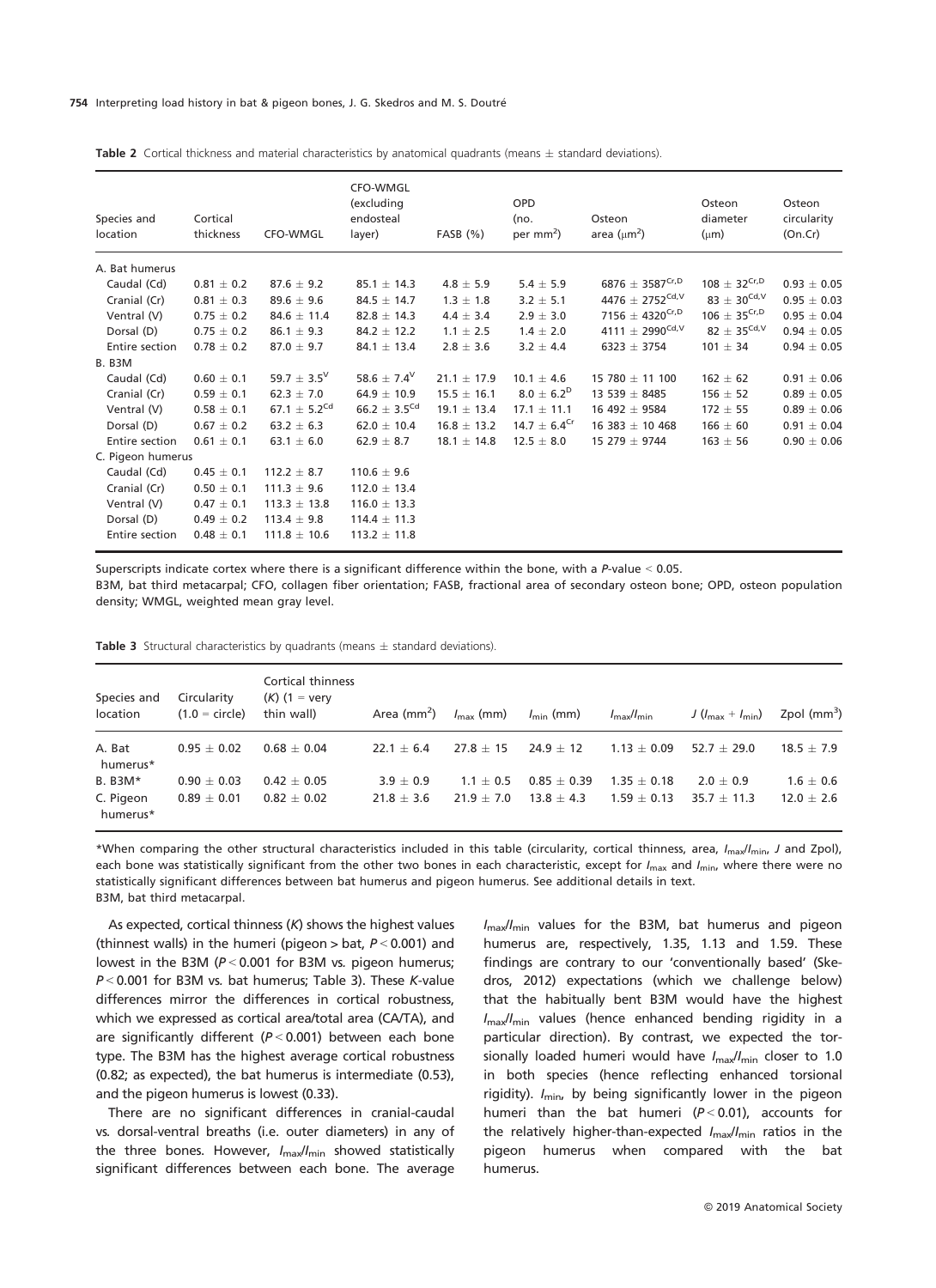Table 4 Correlation matrices (r-values), with p values listed below each r-value: (A) bat humerus, (B) B3M, (C) pigeon humerus.

| . . |
|-----|

|                                    | CFO-WMGL | Total<br>area ( $mm2$ ) | Cortical<br>thinness $(K)$ | $I_{\text{max}}/I_{\text{min}}$ | $J(l_{\text{max}}+l_{\text{min}})$ | Circularity | FASB    | CFO-WMGLe |
|------------------------------------|----------|-------------------------|----------------------------|---------------------------------|------------------------------------|-------------|---------|-----------|
| CFO-WMGL                           | 1.00     |                         |                            |                                 |                                    |             |         |           |
|                                    | 0.00     |                         |                            |                                 |                                    |             |         |           |
| Total area (mm <sup>2</sup> )      | 0.71     | 1.00                    |                            |                                 |                                    |             |         |           |
|                                    | 0.02     | 0.00                    |                            |                                 |                                    |             |         |           |
| Cortical thinness (K)              | 0.05     | $-0.16$                 | 1.00                       |                                 |                                    |             |         |           |
|                                    | 0.90     | 0.66                    | 0.00                       |                                 |                                    |             |         |           |
| $l_{\rm max}/l_{\rm min}$          | $-0.28$  | $-0.28$                 | 0.36                       | 1.00                            |                                    |             |         |           |
|                                    | 0.43     | 0.44                    | 0.30                       | 0.00                            |                                    |             |         |           |
| $J(l_{\text{max}}+l_{\text{min}})$ | 0.71     | 1.00                    | $-0.16$                    | $-0.30$                         | 1.00                               |             |         |           |
|                                    | 0.02     | < 0.01                  | 0.66                       | 0.40                            | 0.00                               |             |         |           |
| Circularity                        | 0.37     | 0.58                    | $-0.52$                    | $-0.83$                         | 0.60                               | 1.00        |         |           |
|                                    | 0.30     | 0.08                    | 0.12                       | < 0.01                          | 0.07                               | 0.00        |         |           |
| FASB                               | 0.28     | 0.56                    | $-0.63$                    | $-0.42$                         | 0.59                               | 0.73        | 1.00    |           |
|                                    | 0.43     | 0.10                    | 0.05                       | 0.23                            | 0.07                               | 0.02        | 0.00    |           |
| CFO-WMGLe                          | $-0.55$  | $-0.50$                 | $-0.55$                    | $-0.16$                         | $-0.54$                            | 0.11        | $-0.01$ | 1.00      |
|                                    | 0.10     | 0.14                    | 0.10                       | 0.66                            | 0.11                               | 0.76        | 0.98    | 0.00      |

B.

|                                    | CFO-WMGL | Total<br>area ( $mm2$ ) | Cortical<br>thinness $(K)$ | $I_{\text{max}}/I_{\text{min}}$ | $J(l_{\text{max}}+l_{\text{min}})$ | Circularity | FASB | CFO-WMGLe |
|------------------------------------|----------|-------------------------|----------------------------|---------------------------------|------------------------------------|-------------|------|-----------|
| CFO-WMGL                           | 1.00     |                         |                            |                                 |                                    |             |      |           |
|                                    | 0.00     |                         |                            |                                 |                                    |             |      |           |
| Total area (mm <sup>2</sup> )      | 0.50     | 1.00                    |                            |                                 |                                    |             |      |           |
|                                    | 0.17     | 0.00                    |                            |                                 |                                    |             |      |           |
| Cortical thinness (K)              | $-0.71$  | $-0.55$                 | 1.00                       |                                 |                                    |             |      |           |
|                                    | 0.03     | 0.10                    | 0.00                       |                                 |                                    |             |      |           |
| $I_{\text{max}}/I_{\text{min}}$    | 0.57     | 0.14                    | $-0.75$                    | 1.00                            |                                    |             |      |           |
|                                    | 0.11     | 0.69                    | 0.01                       | 0.00                            |                                    |             |      |           |
| $J(l_{\text{max}}+l_{\text{min}})$ | 0.49     | 1.00                    | $-0.55$                    | 0.14                            | 1.00                               |             |      |           |
|                                    | 0.18     | < 0.01                  | 0.10                       | 0.71                            | 0.00                               |             |      |           |
| Circularity                        | $-0.65$  | $-0.17$                 | 0.72                       | $-0.96$                         | $-0.17$                            | 1.00        |      |           |
|                                    | 0.06     | 0.64                    | 0.02                       | < 0.01                          | 0.65                               | 0.00        |      |           |
| FASB                               | $-0.32$  | 0.18                    | 0.24                       | $-0.47$                         | 0.19                               | 0.67        | 1.00 |           |
|                                    | 0.40     | 0.64                    | 0.53                       | 0.20                            | 0.62                               | 0.05        | 0.00 |           |
| CFO-WMGLe                          | 0.29     | 0.58                    | $-0.30$                    | $-0.07$                         | 0.57                               | 0.14        | 0.34 | 1.00      |
|                                    | 0.45     | 0.10                    | 0.44                       | 0.85                            | 0.11                               | 0.72        | 0.38 | 0.00      |

|                                 | CFO-WMGL | Total<br>area ( $mm2$ ) | Cortical<br>thinness $(K)$ | $I_{\text{max}}/I_{\text{min}}$ | $J(l_{\text{max}}+l_{\text{min}})$ | Circularity | CFO-WMGLe |
|---------------------------------|----------|-------------------------|----------------------------|---------------------------------|------------------------------------|-------------|-----------|
| CFO-WMGL                        | 1.00     |                         |                            |                                 |                                    |             |           |
|                                 | 0.00     |                         |                            |                                 |                                    |             |           |
| Total area $\text{(mm}^2)$      | 0.06     | 1.00                    |                            |                                 |                                    |             |           |
|                                 | 0.85     | 0.00                    |                            |                                 |                                    |             |           |
| Cortical thinness $(K)$         | $-0.48$  | 0.36                    | 1.00                       |                                 |                                    |             |           |
|                                 | 0.08     | 0.21                    | 0.00                       |                                 |                                    |             |           |
| $I_{\text{max}}/I_{\text{min}}$ | 0.17     | 0.03                    | $-0.23$                    | 1.00                            |                                    |             |           |
|                                 | 0.56     | 0.92                    | 0.44                       | 0.00                            |                                    |             |           |

(continued)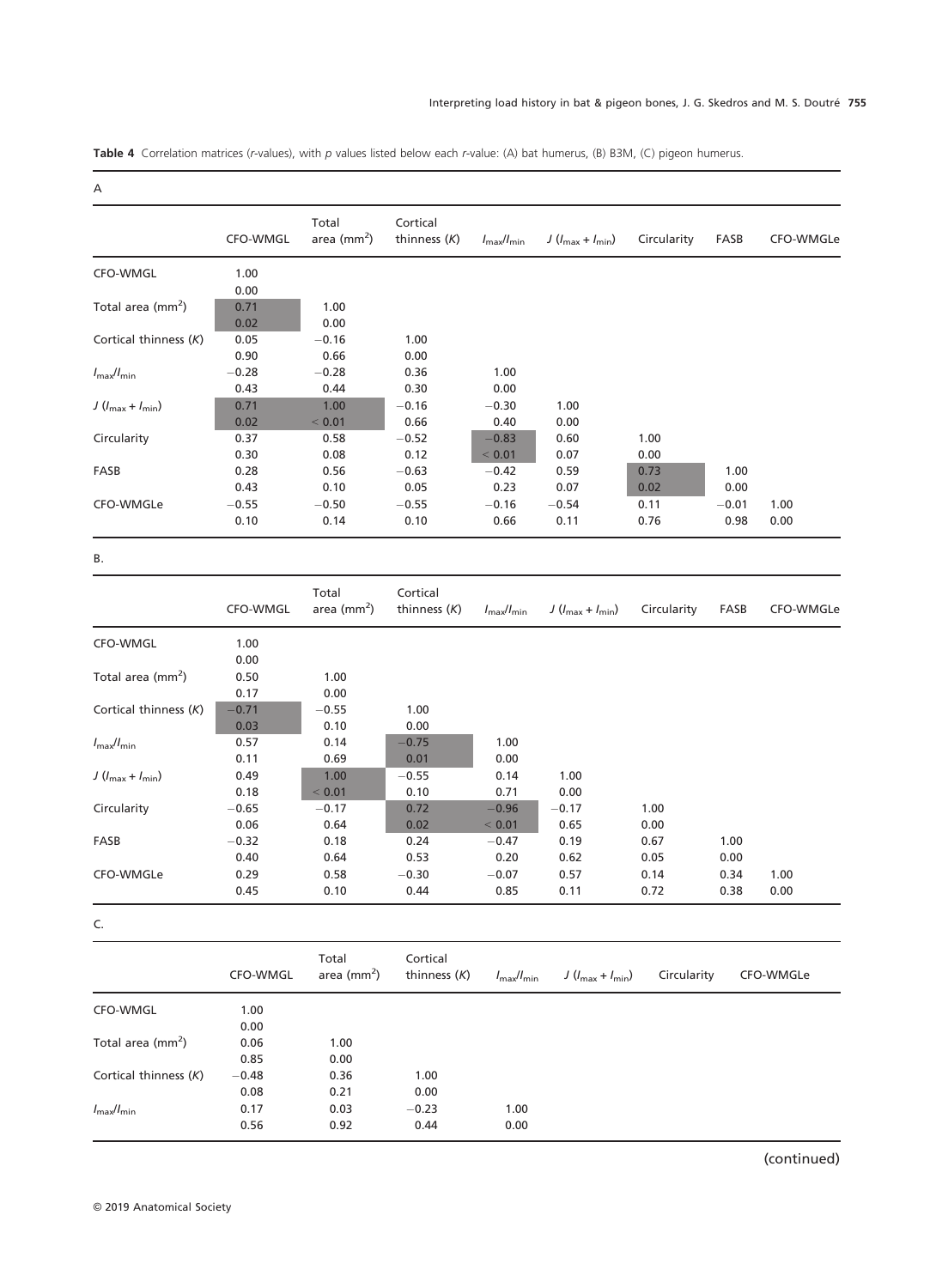## 756 Interpreting load history in bat & pigeon bones, J. G. Skedros and M. S. Doutre

| C.                                 |          |                               |                            |                                 |                                    |             |           |  |  |
|------------------------------------|----------|-------------------------------|----------------------------|---------------------------------|------------------------------------|-------------|-----------|--|--|
|                                    | CFO-WMGL | Total<br>area $\text{(mm}^2)$ | Cortical<br>thinness $(K)$ | $I_{\text{max}}/I_{\text{min}}$ | $J(l_{\text{max}}+l_{\text{min}})$ | Circularity | CFO-WMGLe |  |  |
| $J(l_{\text{max}}+l_{\text{min}})$ | 0.15     | 0.98                          | 0.17                       | 0.08                            | 1.00                               |             |           |  |  |
|                                    | 0.61     | < 0.01                        | 0.57                       | 0.78                            | 0.00                               |             |           |  |  |
| Circularity                        | 0.26     | 0.12                          | 0.17                       | $-0.62$                         | 0.06                               | 1.00        |           |  |  |
|                                    | 0.38     | 0.69                          | 0.55                       | 0.02                            | 0.84                               | 0.00        |           |  |  |
| CFO-WMGLe                          | 0.83     | 0.36                          | $-0.17$                    | 0.24                            | 0.41                               | 0.08        | 1.00      |  |  |
|                                    | < 0.01   | 0.21                          | 0.57                       | 0.40                            | 0.14                               | 0.79        | 0.00      |  |  |

## Table 4. (continued)

Highlighted cells indicate statistically significant correlations.

CFO, collagen fiber orientation; CFO-WMGLe, WMGL not including the endosteal ring; FASB, fractional area of secondary osteon bone; WMGL, weighted mean gray level.



Fig. 1 Representative transverse cross-sections of the bat third metacarpal (B3M), bat humerus and pigeon humerus taken from low-magnification images of the whole cross-section of each bone. Each cross-section is set to the same scale to allow direct comparisons between them.



Fig. 2 Representative composite circularly polarized light (CPL) images of the bat third metacarpal (B3M), bat humerus and pigeon humerus. Images were obtained under the same illumination from polymethyl-methacrylate (PMMA)-embedded sections that were ultramilled to uniform thickness of 100  $\pm$  5 µm. The sections were not stained and were not decalcified.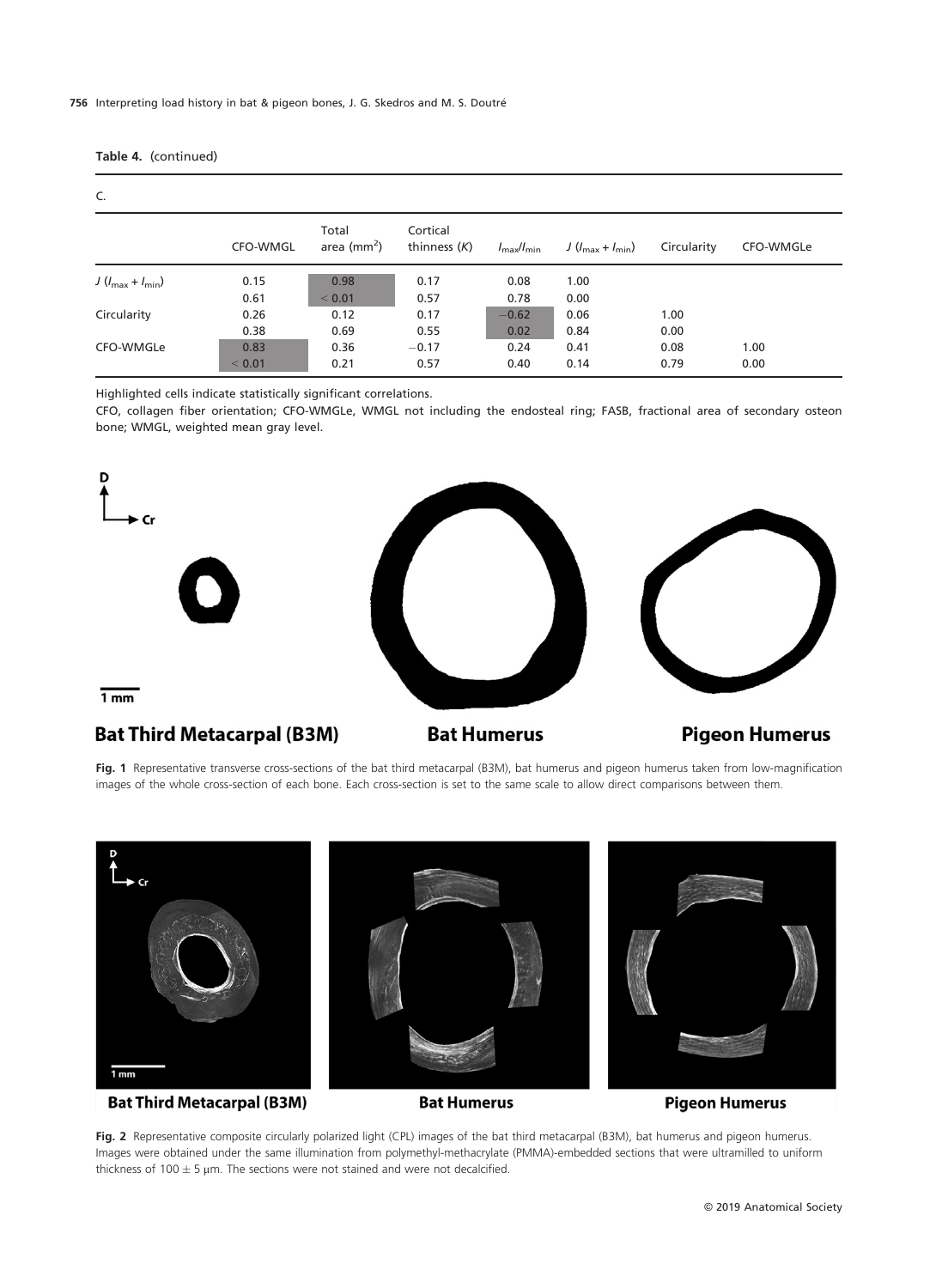

Fig. 3 Representative circularly polarized light (CPL) images taken from each bone in the caudal, cranial, ventral and dorsal quadrants. The breadth of each image is 1.58 mm. Images were obtained under the same illumination from polymethyl-methacrylate (PMMA)-embedded sections that were ultramilled to uniform thickness of 100  $\pm$  5 µm. The sections were not stained and were not decalcified.

The  $I_{\text{max}}$ ,  $I_{\text{min}}$ , J and Zpol values of the B3M are significantly ( $P < 0.01$ ) lower than the bat and pigeon humeri, which is not surprising (and was expected) given the large difference in external diameters of this bone when compared with the humeri. In contrast, and as expected, there is no significant difference in  $I_{\text{max}}$  (P = 0.28),  $I_{\text{min}}$  (P = 0.11),  $J (P = 0.26)$  and Zpol ( $P = 0.08$ ) between the bat and pigeon humeri. These data suggest that the bat and pigeon humeri have greater torsional rigidity than the B3M.

# **Discussion**

# Lack of laminar bone in bats suggests that variations of this histological type cannot be 'the universal tissue-level adaptation' for strain mode

In vivo strains measured on humeri of large bats (grayheaded flying foxes, P. poliocephalus) throughout the

© 2019 Anatomical Society

wing-flapping cycle show that the diaphysis of this bone habitually experiences torsion (Swartz et al. 1992; Swartz & Middleton, 2008). As a consequence of torsion, these bones experience relatively higher, and more diffusely distributed, shear strains when compared with bones that, although have similar magnitudes of end-loads, are habitually loaded in bending where shear stresses are concentrated near the neutral axis region (Swartz & Middleton, 2008; Skedros, 2012). These findings in the humeri of these large bats are comparable to the in vivo strain environment of the diaphysis of the humerus of the common pigeon during flapping flight (Biewener & Dial, 1995). Similar to bat humeri, pigeon humeri also have quasi-circular cross-sectional shapes and thin walls, supporting the idea that these features are macrostructural adaptations for flight-induced torsion (Currey & Alexander, 1985; Marelli & Simons, 2014; Pratt et al. 2018). However, across a wide range of phylogeny, feeding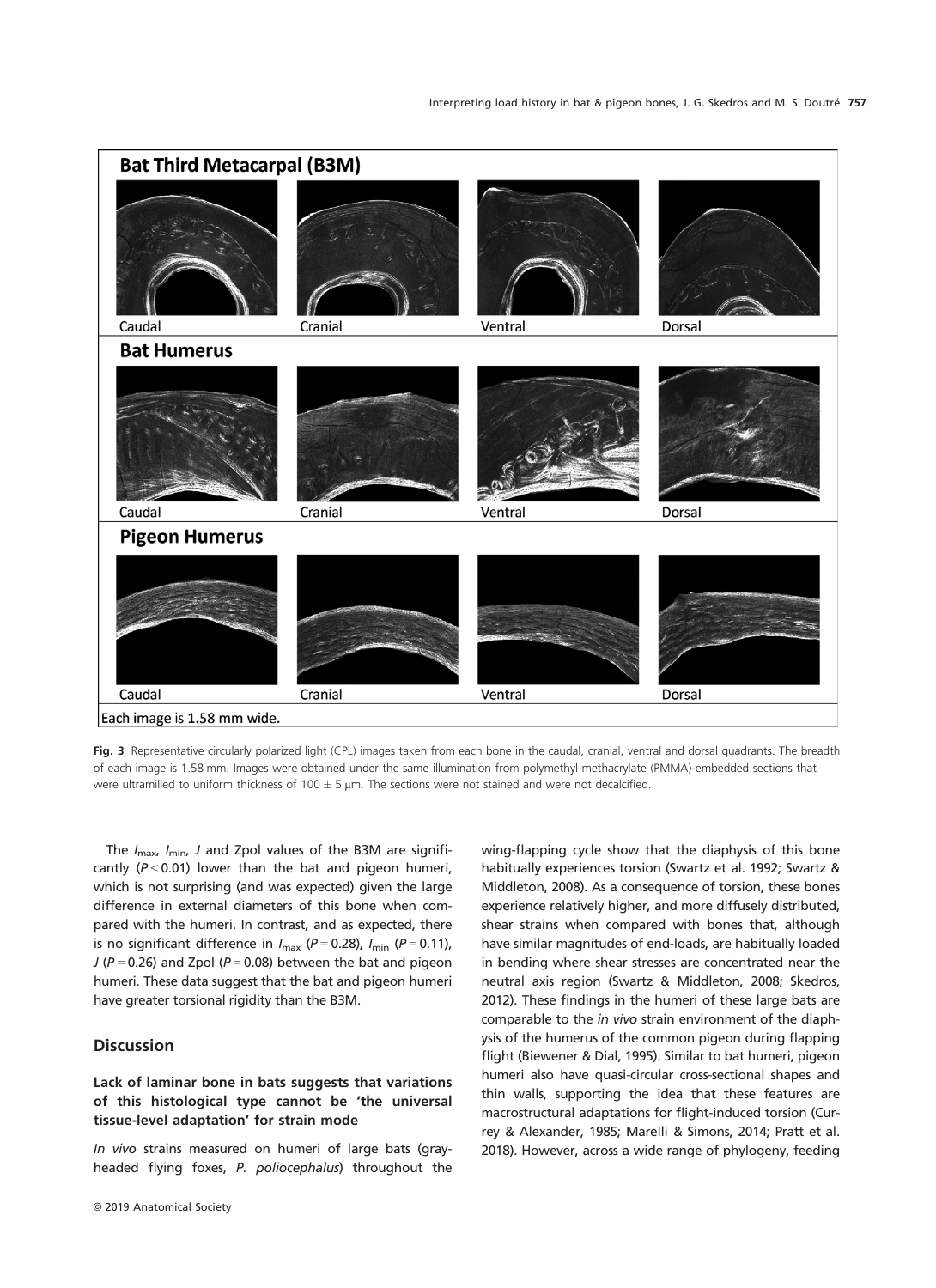behavior and body size, bats lack laminar bone that is common in the humeri of pigeons as in many other avian species that also experience habitual torsion (de Margerie et al. 2005; Lee & Simons, 2015). In fact, the humeri of small-to-medium bodied bats  $($   $\sim$  6-100 g) are essentially avascular (Lee & Simons, 2015). In contrast, the primary bone of the humerus of the large-bodied bat Pteropus vampyrus is sparsely vascularized (Lee & Simons, 2015). Contrary to the avian-based hypothesis that wing bones habitually loaded in torsion contain predominantly circular canals, the primary bone of long bones in wings of this larger bat species ( $\sim$  1000 g) not only have comparatively fewer vessels, but these vessels also have a predominantly longitudinal to slightly radial orientation with respect to the long axis of the bone (Lee & Simons, 2015). In the setting of similar cross-sectional geometry of these torsionally loaded humeri of flying birds and a flying mammal, this difference in histological organization appears to confound straightforward interpretations of load history.

# Is predominant CFO the universal tissue-level adaptation for strain mode?

The results of the present study show that the bat and pigeon humeri do not have regional variations in CFO-WMGL, which is consistent with the expected adaptation for diffusely distributed shear stresses throughout a section of a bone that is loaded in habitual torsion (Skedros et al. 2009, 2013a). This finding in bones with and without primary vascular tissue is an important advance for comparative histomorphological studies. This is because our results also show that variations in vascular patterns that characterize the high laminarity (i.e. increased proportions of circular coursing vessels) that occur in the pigeon humerus (Lee & Simons, 2015) and are believed to represent tissue-level optimization for habitual torsion in birds (de Margerie, 2002; de Margerie et al. 2005) cannot be the universal adaptation for torsionally loaded bones in animals that have roughly similar body sizes. The notable example reported here is the absence of laminar bone in the highly torsionally loaded bat humerus even though it resembles the habitual loading and cross-sectional shape of the pigeon humerus and many other torsionally loaded humeri of flying birds where laminar bone is common (de Margerie et al. 2005; Marelli & Simons, 2014; Lee & Simons, 2015; Frongia et al. 2018; Pratt et al. 2018).

Based on findings of our past studies of limb bones that lack laminar histology (Skedros, 2012; Skedros et al. 2013a, 2016b; Keenan et al. 2017), we concluded that variations in CFO represent the proximate, and perhaps universal, means for adapting cortical bone at the tissue level for the non-uniform strain-mode distribution of bending and for the diffusely distributed shear strains produced by torsion. Even in bones that naturally form prevalent secondary osteons, there are several examples showing that secondary osteons are not needed for the expression of these adaptations (Mason et al. 1995; Skedros & Kuo, 1999; Skedros, 2012). In these cases, the primary bone that forms has preferred matrix orientation; hence, the adaptation is based on de novo bone formation via the modeling process and is not based on the renewal/ reconstruction in small units seen in osteonal remodeling. For example, fibrolamellar bone (i.e. similar to the primary vascular bone described herein but also has a parallelfibered bone component; Almany Magal et al. 2014) formed during growth has been shown to have the capacity to manifest regional variations in predominant CFO for non-uniform strain-mode distributions in some mammalian bones but without any clear dependence on vessel orientation, as suggested by qualitative observations. Examples include the matrix of the unremodeled (no secondary osteons) or poorly remodeled (few secondary osteons) bone in the opposing cortices ('tension cortex' vs. 'compression cortex') in the distal diaphysis of adult equine radii (Mason et al. 1995), the mid diaphysis of sub-adult ovine radii (Skedros & Kuo, 1999), and the mid diaphysis of sub-adult turkey ulnae (Skedros & Hunt, 2004). These examples suggest that it may be possible to draw broad comparisons in CFO-related histomorphological data between species and/or bones that otherwise might seem dissimilar and regardless of their capacity to form secondary osteons. However, to adequately test the hypothesis that variations in CFO might be more important than variations in LI for identifying tissue-level strain-moderelated adaptations for bending vs. torsion requires quantifying both characteristics in samples of bones of many avian species. We are aware of only two studies that have considered this issue (Skedros & Hunt, 2004; de Margerie et al. 2005). However, Skedros & Hunt (2004) only examined ulnae of domesticated turkeys and, although de Margerie et al. (2005) examined many bones in many avian species, they only roughly estimated LI. Experimental studies are needed that examine the independent influences of CFO and laminarity, and which of these characteristics is proximate in causing strain-mode-related adaptation.

In their study of many species of birds, de Margerie et al. (2005) considered the possibility that CFO and vascular orientations could be directly determined by the ratio between longitudinal (L) and 'diametric' (D; growth radially) rates of growth of the long bones. In this context, the L/D ratio represents the longitudinal/diametric growth rate ratio during morphogenesis. This follows a classical idea that tension and stretch in the periosteum determine the primary bone microstructure (Taylor, 1992; Lee, 2004; Warshaw et al. 2017). They examined the results of correlations obtained between L/D of adult long bones and CFO and estimated laminarity. Only weak correlations were found:  $r = -0.22$  for L/D vs. CFO; and  $r = -0.10$  for L/D vs. estimated LI. They argued that a much stronger influence of L/D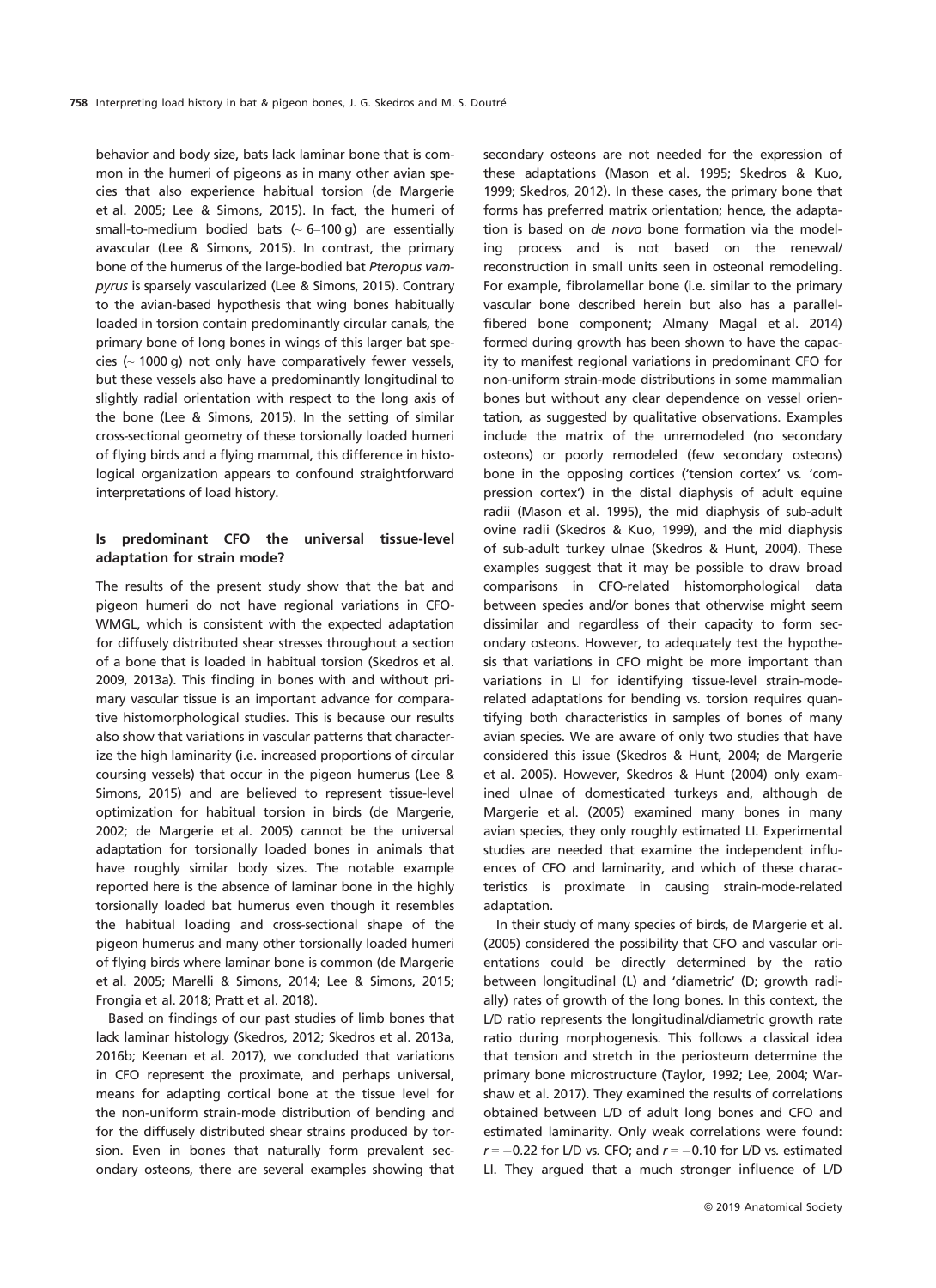would have been found if L/D growth rate ratio actually was the direct cause of collagen and vascular orientation. By contrast, and in terms of bat vs. bird structural and histomorphological comparisons, Lee & Simons (2015) state that: (i) vascularity in birds and bats is best explained by higher somatic growth rates in birds; and (ii) because of absence of laminar bone in bats, and its presence in birds, suggests that it is not a necessary biomechanical feature in flying vertebrates and may be apomorphic to birds. Clearly, the relative importance of ontogenetic influences and phylogenetic factors remains unsettled.

## Strain reversal in the dorsal-ventral direction in B3M

Our results showing similar WMGL-CFO in the opposing cortices in the habitual dorsal-ventral bending plane of the B3M can be explained by the lack of true 'tension' and 'compression' regions on opposite sides of the diaphyseal location that we analyzed. In vivo strain data obtained on the B3M during typical wing flapping show that it habitually experiences a reversal of strain mode, which imparts high compression followed by high tension to the dorsal and ventral cortices at different times (Swartz & Middleton, 2008). Equivalent tension and compression strain magnitudes within each of the opposing cortices along the direction of habitual bending is highly unusual when compared with all other habitually bent bones that have been studied histologically. To our knowledge, the strain mode and strain magnitude distributions are stereotypically/habitually non-uniform (compression > tension) in nearly all other bones studied in this context. However, this reflects a bias based on the preponderance of data being obtained from terrestrial locomotion. In contrast to the large majority of bones studied to date in terrestrial animals, more uniform strain distributions in the plane of bidirectional (singleplane) bending would likely be seen in most wings, flippers and fins. The 'exceptional case' of the strain reversals in the B3M likely explains the uniformity of CFO-WMGL, FASB and cortical thickness along this plane of habitual bending oscillations. While these findings in the B3M do not reject the hypothesis that patterns of CFO are highly sensitive to strain mode, they show that uniformity in CFO throughout a bone's cross-section does not always reflect habitual torsional loads.

Additionally in the B3M, the distribution and amount of secondary osteonal bone did not correspond to expected differences between the habitual dorsal-ventral bending direction and neutral axis (cranial-caudal cortices), and the distribution of bone did not appear to either enhance or resist bending in a particular direction. Based on available data in other species, the magnitudes of the regional variations in On.Ar and in the number and fractional area of secondary osteons that we found in the bat bones are likely also insufficient for significantly influencing regional mechanical properties (Skedros et al. 2013a). Consequently,

it seems likely that these variations reflect remodeling activities in earlier growth and/or remodeling activities associated with asymmetric soft tissue insertions.

# FASB and OPD in ontogeny and for microdamage repair, and their potential relationships with cross-sectional robustness and body size

The higher FASB in the B3M when compared with the bat humerus might reflect the generally increased strain magnitudes, reduced bone size and the increased microdamage repair that likely occurs toward the distal end of the wing (Papadimitriou et al. 1996; Swartz & Middleton, 2008; Frongia et al. 2018). Hence, the functional loading environment of the more distal portion of the bat wing, especially because of its high morphing ability (i.e. the ability to change the shape of the wing that is not seen in birds; Hedenström & Johansson, 2015), requires modifications of the skeletal elements, especially via the osteonal remodeling process. In their histomorphological study of fluorochrome-labeled limb bones of bats of the same species examined by us, Bennett & Forwood (2010) also showed that the osteonal remodeling was '... predominantly quiescent [in adults, suggests] that remodeling had occurred in an early stage of life, possibly when the wings were being exercised in preparation for anticipated flight'. This observation helps to explain why we also found secondary osteons typically in the deeper regions of the bat bone cortices (i.e. closer to the medullary canal where the bone formed when the animals were younger). As suggested by the distributions of osteons shown in Fig. 1 (e.g. regional clusters deeper in the bone), there are also likely influences of cortical drift during growth. The formation of secondary osteons could also be related to remodeling observed during hibernation and lactation in these animals (Whalen et al. 1972; Doty & Nunez, 1985; Kwiecinski et al. 1987). We could not investigate any of these possibilities because only adult bones were used.

The absence of secondary osteons in the pigeon humerus, and in many avian and some mammalian limb bones of species with small body sizes lead to the question: Do these bones completely lack a mechanism for the intra-cortical repair of microdamage (assuming that microdamage occurs)? There are data from ulnae of adult laboratory rats, which rarely exhibit naturally occurring secondary osteon formation, showing that experimentally induced small crack damage in bone can be repaired without bone remodeling (Seref-Ferlengez et al. 2014). This important finding suggests that alternative repair mechanisms exist in bone to deal with submicron-sized matrix cracks should they occur in some natural conditions or circumstances. Consequently, bones like pigeon humeri that do not exhibit intracortical osteon-mediated microdamage repair do not mean that intracortical repair is not possible. Currey et al. (2017) speculate that because the cortices of the limb bones are so thin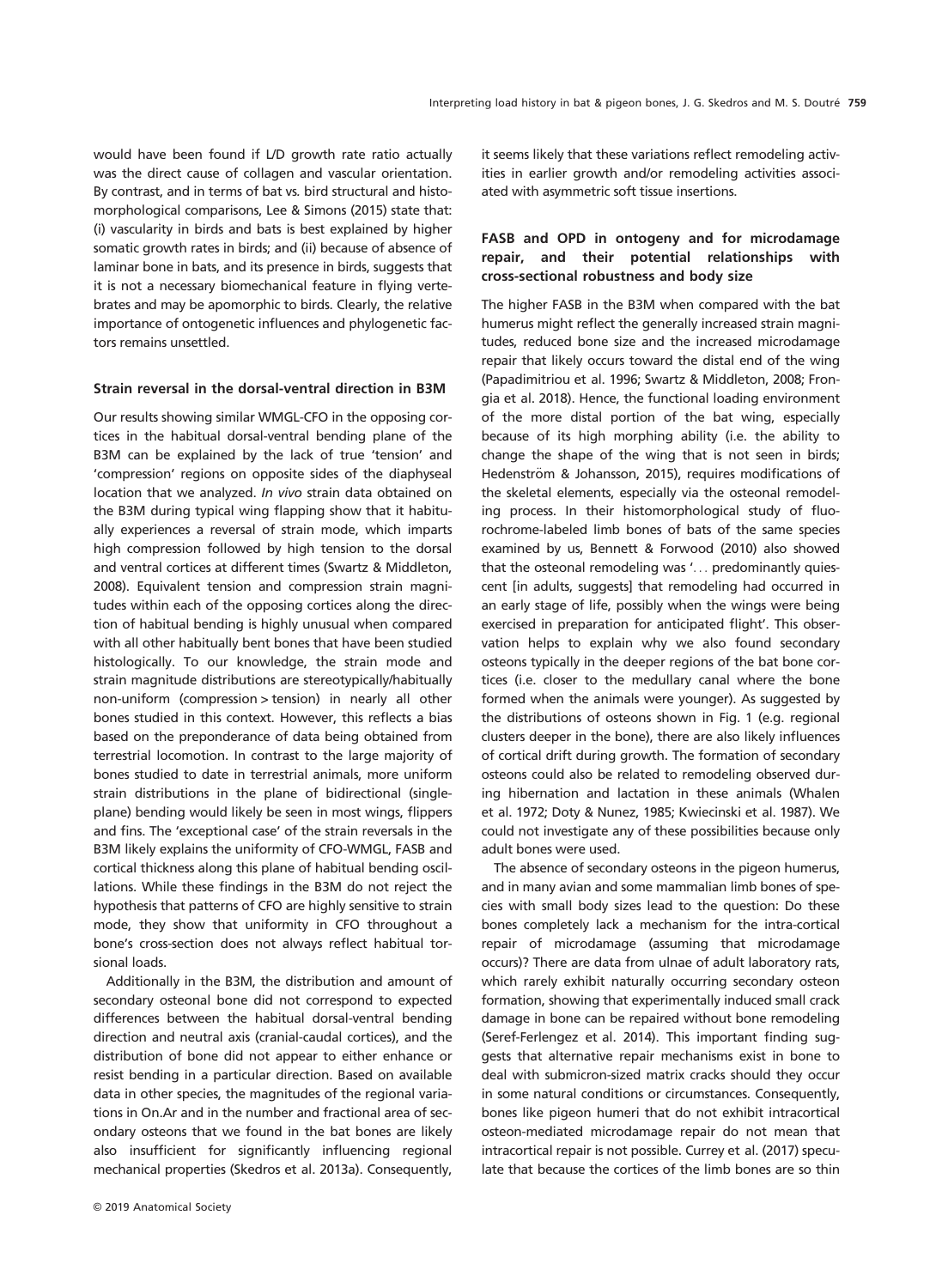in small-bodied mammals and birds (e.g. mice and sparrowsized birds), they probably could not accommodate the holes produced by the remodeling process. This is because, even though the resorption cavities are temporary, the bones would be prone to rapid failure. This likely also applies to the bones examined in the present study, especially the pigeon humerus that had the thinnest cortex (and lacked secondary osteons). Whether or not the presence of osteons correlates with bone size is an important question that would require examining bones from bats that have the same body size of common pigeons. Support for this possibility is the observation of Lee & Simons (2015) that there appears to be a threshold of body size in adult bats  $(-100-200 g)$  above which vascularization occurs in their limb bones. However, because they did not examine bats in the 200–900 g size range suggests that more studies are needed to test this hypothesis.

In vivo strain data from pigeon and bat humeri show that their neutral axes shift broadly throughout the different stages of flight (up to  $\sim$  40°), which results in relatively diffusely distributed shear stresses when compared with bones receiving habitual bending (Swartz et al. 1992; Biewener & Dial, 1995). The relatively high K-values (i.e. thin cortices) of these humeri (when compared with typical limb bones in non-flying animals; Currey & Alexander, 1985), their lack of regional variations in CFO, and the lack of obvious mechanically adaptive secondary osteon distributions (in bat humeri) might only partially represent shear-related adaptation. This set of characteristics is likely also influenced by circumstances where the requirements that favor a thin cortex relegate material adaptation to a subsidiary role when compared with structural adaptations in accommodating habitual loading conditions. This has been considered in terms of the 'cortical robusticity threshold hypothesis' (more likely at play in the bat and pigeon humeri) and/or the 'stressed volume effect' (possibly at play in all three bones; Skedros, 2011, 2012). These concepts suggest that there may be a threshold where the cortex is so thin that adaptations are mainly derived from structural characteristics and are comparatively minimally influenced by material characteristics (e.g. osteons and CFO). If this hypothesis is correct, then it might question the interpretation of our findings because the paradigm that intracortical histomorphological variations reflect adaptations in limb bone diaphyses might not apply to bones with very thin cortices. If this is true, then it suggests that the paradigm in which we couched our hypotheses regarding tissue-level adaptations is not concordant with that used in our prior studies of relatively more robust and/or larger bones — where predominant CFO and secondary osteons are expected to exhibit patterns that accommodate the strain distribution engendered by a bone's load history, especially for the stark differences in bending vs. torsion (Skedros, 2012). Hence, the lack of expected regional variation in structural and material characteristics (see Table 1, predictions 7–11) suggests that these are not informative traits to measure in this system. This line of reasoning might help explain some cases where bone microstructure does not reflect conventional expectations (Lad et al. 2016) and has been applied to the thin-walled human femoral neck, which has clinical, biomechanical and evolutionary relevance (Skedros et al. 2016a). This is because the strain milieu caused by habitual loading of the femoral neck region, and changes in this loading with supraphysiological stresses and during advanced aging, has bearing on the etiology of stress and fragility fractures, and the origins and ontogenetic maintenance of cortical/cancellous organization and mass of this region (Mayhew et al. 2005; Lee et al. 2009; Ruff & Higgins, 2013; Reeve & Loveridge, 2014; Oliveira et al. 2016; Tang et al. 2018).

## Load predictability: expected structural differences distinguishing bending vs. torsion were not found

Most of the expected structural differences between the B3M and the humeri were not found. For example, in the B3M the distribution bone was not mostly orthogonal to its habitual bending plane, which would have been best for enhancing load predictability as seen in bones with crosssectional shapes like mid diaphyseal radii of horses and artiodactyls (Bertram & Biewener, 1988; Skedros, 2012). The distribution of bone was also not preferentially in the direction of habitual bending, which is sometimes how a habitually bent bone is arranged in some comparatively shorter bones like equine and artiodactyl calcanei (Skedros, 2012). What might explain the lack of asymmetry in the cross-section geometry of the B3M is that the *in vivo* strain data currently available for the B3M failed to detect episodes of more complex or torsional loading during less common wing motions. If this possibility is correct, then it is conceivable that only a few cycles of multidirectional/complex loads could be sufficient for producing shear-related adaptations, and hence the lack of regional structural and material variations. This idea is referred to as the 'shearresistance priority hypothesis' (Skedros, 2012; Warshaw et al. 2017). Notably, the in vivo strain data of Swartz & Middleton (2008) were obtained while the bats flew only at moderate, steady speed, with no ascent or descent, and no turns or maneuvers. More extreme locomotor behavior would be expected to not only increase strain magnitudes but also increase load complexity, which increases the prevalence of shear strains (Keenan et al. 2017). However, to some extent our findings in the B3M may simply be a case where the more obvious structural adaptations seen in other bones (e.g. equine and artiodactyl calcanei and radii) are not required for load predictability. This is supported by the fact that the B3M functions comparatively less independently when compared with other limb bones studied thus far because the B3M is one of several bones within a distal portion of a complex wing structure that is designed for compliance (especially distally; Papadimitriou et al. 1996;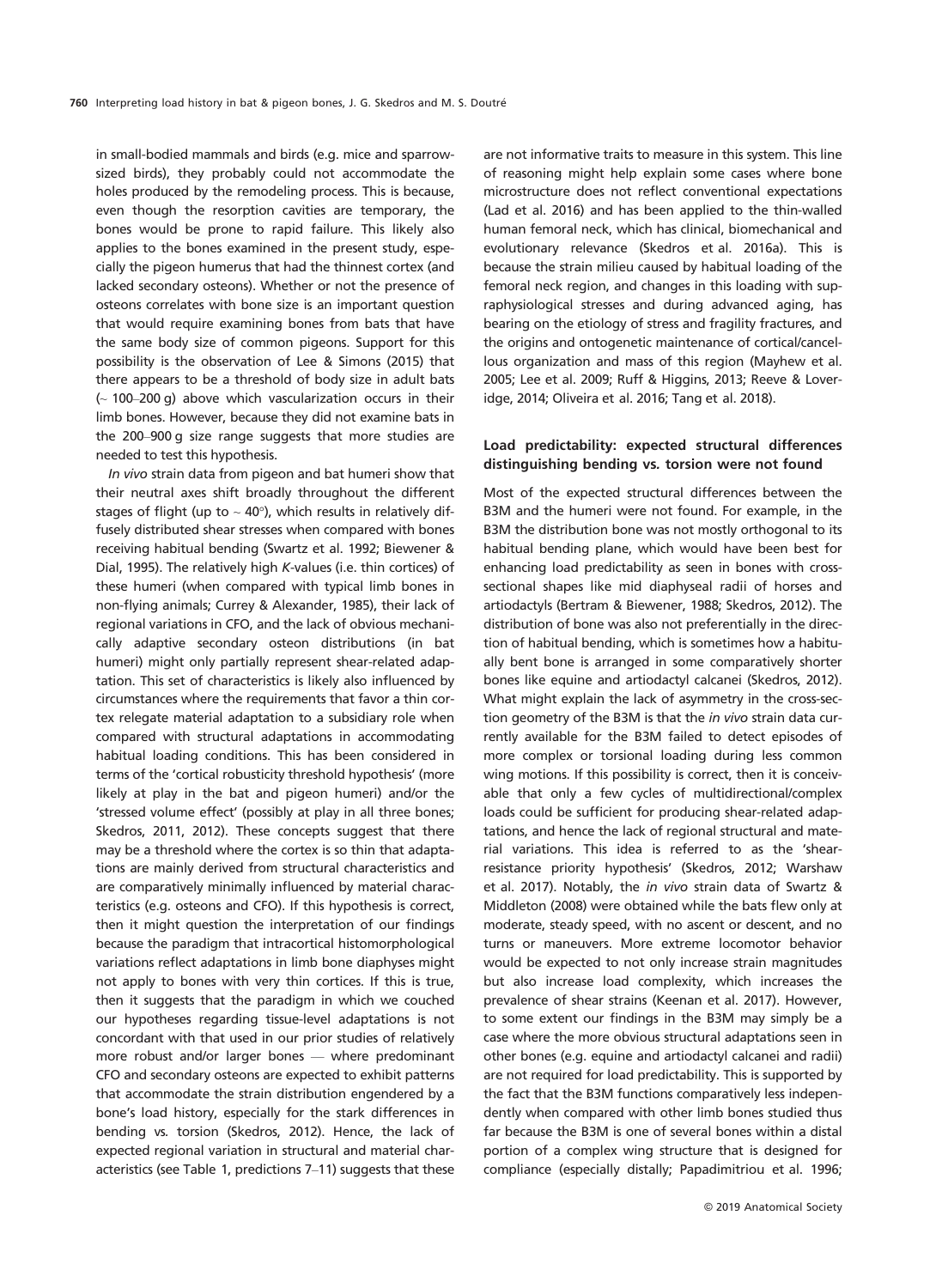Swartz & Middleton, 2008; Hedenström & Johansson, 2015). This, when coupled with the high morphing ability of the bat wing, likely results in reduced load predictability of the bones during some common functional activities. Additional studies of in vivo strain magnitudes and distributions during various wing-flapping activities are needed to more fully understand the load histories of wing bones in bats and birds (e.g. as has been done in domesticated turkeys; Adams et al. 1997).

## **Conclusions**

No differences in CFO were found between the dorsal and ventral cortices of the B3M despite in vivo strain data showing that these cortices are on opposing sides of a neutral axis. We argue that this reflects the strain reversals that place each of these cortices in equivalent magnitudes and durations of tension and compression in different portions of the wing-flapping cycle. Although the B3M has relatively greater CA/TA than the bat and pigeon humeri, it is quasicircular with  $I_{\text{max}}/I_{\text{min}}$  between that of these humeri. Hence, like the pigeon and bat humeri, the B3M does not have clear structural adaptations for habitual bending in a single plane. The B3M therefore differs from many habitually bent bones studied previously, reflecting design features for enhanced flexibility at the distal end of a wing with complex structure and function. Consequently, one of the main findings of our study is that relatively uniform CFO throughout a bone's cross-section does not always reflect habitual torsional loads. Osteon morphology and distribution, and presence of laminar histology also do not distinguish torsion from bending in these bat and pigeon wing bones.

# Acknowledgements

The authors thank Roy Bloebaum and Pat Campbell for laboratory support, Adam Beckstrom for technical work, and Sharon Swartz, Ron Shahar and Maitena Dumont for their critical reviews of the manuscript. Sharon Swartz provided the bat bones used in this study. Gregory Stoddard assisted with statistical analyses. Support for this research included medical research funds of the United States Department of Veterans Affairs medical research funds and a grant from the Orthopaedic Research and Education Foundation (OREF grant no. 01-024).

# Conflict of interest

The authors have no conflict of interest to declare.

## References

Adams DJ, Spirt AA, Brown TD, et al. (1997) Testing the daily stress stimulus theory of bone adaptation with natural and experimentally controlled strain histories. J Biomech 30, 671–678.

- Almany Magal R, Reznikov N, Shahar R, et al. (2014) Threedimensional structure of minipig fibrolamellar bone: adaptation to axial loading. J Struct Biol 186, 253–264.
- Bender R, Lange S (2001) Adjusting for multiple testing–when and how? J Clin Epidemiol 54, 343–349.
- Bennett MB, Forwood MR (2010) Histomorphometric changes in the wing bones of the fruit bat, Pteropus poliocephalus, (Megachiroptera: Pteropidae) in relation to increased bone strain and the failure of a good (?) hypothesis. Aust Zool 35, 341–348.
- Bertram JE, Biewener AA (1988) Bone curvature: sacrificing strength for load predictability? J Theor Biol 131, 75–92.
- Biewener AA, Dial KP (1995) In vivo strain in the humerus of pigeons (Columba livia) during flight. J Morphol 225, 61–75.
- Bloebaum RD, Skedros JG, Vajda EG, et al. (1997) Determining mineral content variations in bone using backscattered electron imaging. Bone 20, 485–490.
- Boyde A, Riggs CM (1990) The quantitative study of the orientation of collagen in compact bone slices. Bone 11, 35–39.
- Bromage TG, Goldman HM, McFarlin SC, et al. (2003) Circularly polarized light standards for investigations of collagen fiber orientation in bone. Anat Rec 274B, 157–168.
- Cubo J, Casinos A (1998) Biomechanical significance of cross-sectional geometry of avian long bones. Eur J Morphol 36, 19–28.
- Currey JD (2002) Bones: Structure and Mechanics. Princeton, NJ: Princeton University Press.
- Currey JD, Alexander RM (1985) The thickness of the walls of tubular bones. J Zool Lond 206, 453–468.
- Currey JD, Dean MN, Shahar R (2017) Revisiting the links between bone remodelling and osteocytes: insights from across phyla. Biol Rev Camb Philos Soc 92, 1702–1719.
- Dmitrienko A, Tamhane AC, Bretz R (2010) Multiple Testing Problems in Pharmaceutical Sciences, pp. 4–7. New York, NY: CRC Press.
- Doty SB, Nunez EA (1985) Activation of osteoclasts and the repopulation of bone surfaces following hibernation in the bat, Myotis lucifugus. Anat Rec 213, 481–495.
- Dunnett C, Goldsmith C (2006) When and how to do multiple comparisons. In: Statistics in the Pharmaceutical Industry, 3rd edn (eds Buncher CR, Tsay J-Y), pp. 421–452. New York, NY: Chapman & Hall/CRC.
- Ebacher V, Tang C, McKay H, et al. (2007) Strain redistribution and cracking behavior of human bone during bending. Bone 40, 1265–1275.
- Emmanual J, Hornbeck C, Bloebaum RD (1987) A polymethyl methacrylate method for large specimens of mineralized bone with implants. Stain Technol 62, 401–410.
- Enlow DH, Brown SO (1957) A comparative study of fossil and recent bone tissues. Part II. Reptilian and bird bone tissues. Tex J Sci 9, 186–214.
- Foote JS (1916) A Contribution to the Comparative Histology of the Femur. Baltimore, MD: Lord Baltimore Press, Smithsonian Institute Washington.
- Francillon-Vieillot H, de Buffrénil V, Castanet J, et al. (1990) Microstructure and mineralization of vertebrate skeletal tissues. In: Skeletal Biomineralization: Patterns, Processes and Evolutionary Trends (ed. Carter J), pp. 471–530. New York, NY: Van Nostrand Reinhold.
- Frongia GN, Muzzeddu M, Mereu P, et al. (2018) Structural features of cross-sectional wing bones in the griffon vulture (Gyps fulvus) as a prediction of flight style. J Morphol 279, 1753–1763.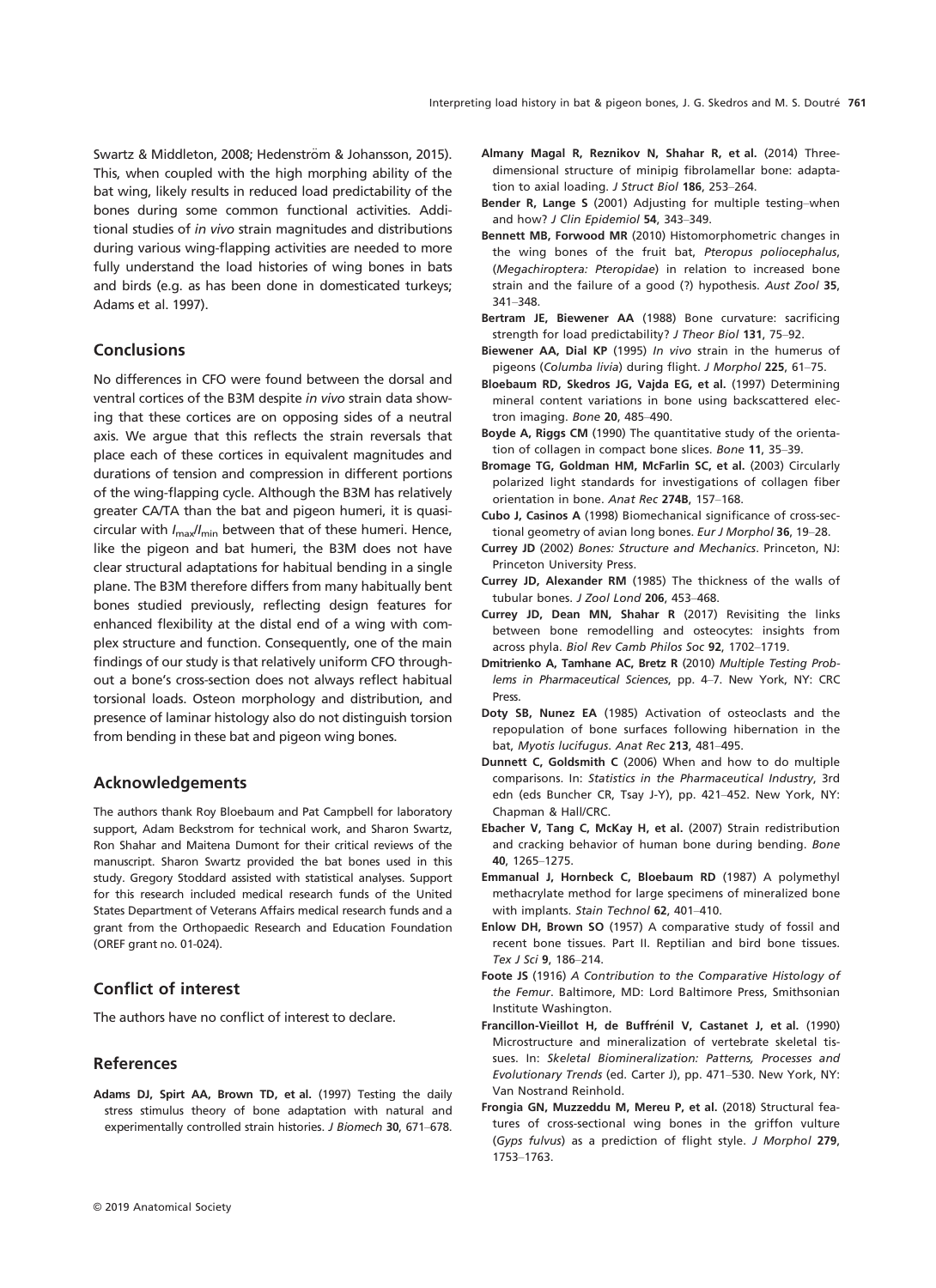Hedenström A, Johansson LC (2015) Bat flight: aerodynamics, kinematics and flight morphology. J Exp Biol 218, 653–663.

Hintze J (2015) NCSS 10 Statistical Software. Kaysville, UT: NCSS, LLC.

- Hofmann R, Stein K, Sander PM (2014) Constraints of the lamina density of laminar bone architecture of large-bodied dinosaurs and mammals. Acta Palaeontol Pol 59, 287–294.
- Keenan KE, Mears CS, Skedros JG (2017) Utility of osteon circularity for determining species and interpreting load history in primates and nonprimates. Am J Phys Anthropol 162, 657–681.
- Kwiecinski GG, Krook L, Wimsatt WA (1987) Annual skeletal changes in the little brown bat, Myotis lucifugus lucifugus, with particular reference to pregnancy and lactation. Am J Anat 178, 410–420.
- Lad SE, Daegling DJ, McGraw WS (2016) Bone remodeling is reduced in high stress regions of the cercopithecoid mandible. Am J Phys Anthropol 161, 426–435.
- Lee AH (2004) Histological organization and its relationship to function in the femur of Alligator mississippiensis. J Anat 204, 197–207.
- Lee AH, Simons EL (2015) Wing bone laminarity is not an adaptation for torsional resistance in bats. PeerJ 3, e823.
- Lee T, Choi JB, Schafer BW, et al. (2009) Assessing the susceptibility to local buckling at the femoral neck cortex to agerelated bone loss. Ann Biomed Eng 37, 1910–1920.
- Marelli CA, Simons EL (2014) Microstructure and cross-sectional shape of limb bones in Great Horned Owls and Red-tailed Hawks: how do these features relate to differences in flight and hunting behavior? PLoS One 9, e106094.
- de Margerie E (2002) Laminar bone as an adaptation to torsional loads in flapping flight. J Anat 201, 521–526.
- de Margerie E, Cubo J, Castanet J (2002) Bone typology and growth rate: testing and quantifying 'Amprino's rule' in the mallard (Anas platyrhynchos). C R Biol 325, 221–230.
- de Margerie E, Robin JP, Verrier D, et al. (2004) Assessing a relationship between bone microstructure and growth rate: a fluorescent labelling study in the king penguin chick (Aptenodytes patagonicus). J Exp Biol 207, 869–879.
- de Margerie E, Sanchez S, Cubo J, et al. (2005) Torsional resistance as a principal component of the structural design of long bones: comparative multivariate evidence in birds. Anat Rec A Discov Mol Cell Evol Biol 282, 49–66.
- Mason MW, Skedros JG, Bloebaum RD (1995) Evidence of strainmode-related cortical adaptation in the diaphysis of the horse radius. Bone 17, 229–237.
- Mayhew PM, Thomas CD, Clement JG, et al. (2005) Relation between age, femoral neck cortical stability, and hip fracture risk. Lancet 366, 129–135.
- Mears CS, Keenan KE, Kithas AA, et al. (2014) Recognizing and resolving inconsistencies and inaccuracies in determining osteon circularity: can methods be standardized? Am J Phys Anthropol 153, 183.
- Mears CS, Litton SM, Phippen CM, et al. (2015) Improving accuracy, precision, and efficiency in analysis of osteon cross-sectional shape. Am J Phys Anthropol 154, 223.
- Oliveira US, Labronici PJ, Joao Neto A, et al. (2016) Bilateral stress fracture of femoral neck in non-athlete – case report. Rev Bras Ortop 51, 735–738.
- Papadimitriou HM, Swartz SM, Kunz TH (1996) Ontogenetic and anatomic variation in mineralization of the wing skeleton of the Mexican free-tailed bat, Tadarida brasiliensis. J Zool Lond 240, 411–426.
- Pratt IV, Johnston JD, Walker E, et al. (2018) Interpreting the threedimensional orientation of vascular canals and cross-sectional geometry of cortical bone in birds and bats. J Anat 232, 931–942.
- Rasband W (1997–2016) ImageJ. Bethesda, MD: US National Institutes of Health.
- Reeve J, Loveridge N (2014) The fragile elderly hip: mechanisms associated with age-related loss of strength and toughness. Bone 61, 138–148.
- de Ricqlès A, Meunier FJ, Castanet L, et al. (1991) Comparative microstructure of bone. In: Bone (ed. Hall BK), pp. 1–78. Boca Raton, FL: CRC Press.
- Ruff CB (2002) Long bone articular and diaphyseal structure in old world monkeys and apes. I: locomotor effects. Am J Phys Anthropol 119, 305–342.
- Ruff CB, Higgins R (2013) Femoral neck structure and function in early hominins. Am J Phys Anthropol 150, 512–525.
- Sankoh AJ, Huque MF, Dubey SD (1997) Some comments on frequently used multiple endpoint adjustment methods in clinical trials. Stat Med 16, 2529–2542.
- Seref-Ferlengez Z, Basta-Pljakic J, Kennedy OD, et al. (2014) Structural and mechanical repair of diffuse damage in cortical bone in vivo. J Bone Miner Res 29, 2537–2544.
- Simons EL, O'Connor M (2012) Bone laminarity in the avian forelimb skeleton and its relationship to flight mode: testing functional interpretations. Anat Rec (Hoboken) 295, 386–396.
- Skedros JG (2011) Collagen fiber orientation (CFO) variations in the hominid femoral neck are likely invalid for deciphering load history when cortical robusticity is low. Am J Phys Anthropol S52, 275–276.
- Skedros JG (2012) Interpreting load history in limb-bone diaphyses: important considerations and their biomechanical foundations. In: Bone Histology: an Anthropological Perspective (eds Crowder C, Stout S), pp. 153–220. Boca Raton, FL: CRC Press.
- Skedros JG, Hunt KJ (2004) Does the degree of laminarity mediate site-specific differences in collagen fiber orientation in primary bone? An evaluation in the turkey ulna diaphysis. J Anat 205, 121–134.
- Skedros JG, Kuo TY (1999) Ontogenetic changes in regional collagen fiber orientation suggest a role for variant strain stimuli in cortical bone construction. J Bone Miner Res 14, S441.
- Skedros JG, Mason MW, Nelson MC, et al. (1996) Evidence of structural and material adaptation to specific strain features in cortical bone. Anat Rec 246, 47–63.
- Skedros JG, Hunt KJ, Bloebaum RD (2004) Relationships of loading history and structural and material characteristics of bone: development of the mule deer calcaneus. J Morphol 259, 281– 307.
- Skedros JG, Dayton MR, Sybrowsky CL, et al. (2006) The influence of collagen fiber orientation and other histocompositional characteristics on the mechanical properties of equine cortical bone. J Exp Biol 209, 3025–3042.
- Skedros JG, Sorenson SM, Hunt KJ, et al. (2007a) Ontogenetic structural and material variations in ovine calcanei: a model for interpreting bone adaptation. Anat Rec 290, 284–300.
- Skedros JG, Sorenson SM, Jenson NH (2007b) Are distributions of secondary osteon variants useful for interpreting load history in mammalian bones? Cells Tissues Organs 185, 285–307.
- Skedros JG, Mendenhall SD, Kiser CJ, et al. (2009) Interpreting cortical bone adaptation and load history by quantifying osteon morphotypes in circularly polarized light images. Bone 44, 392–403.